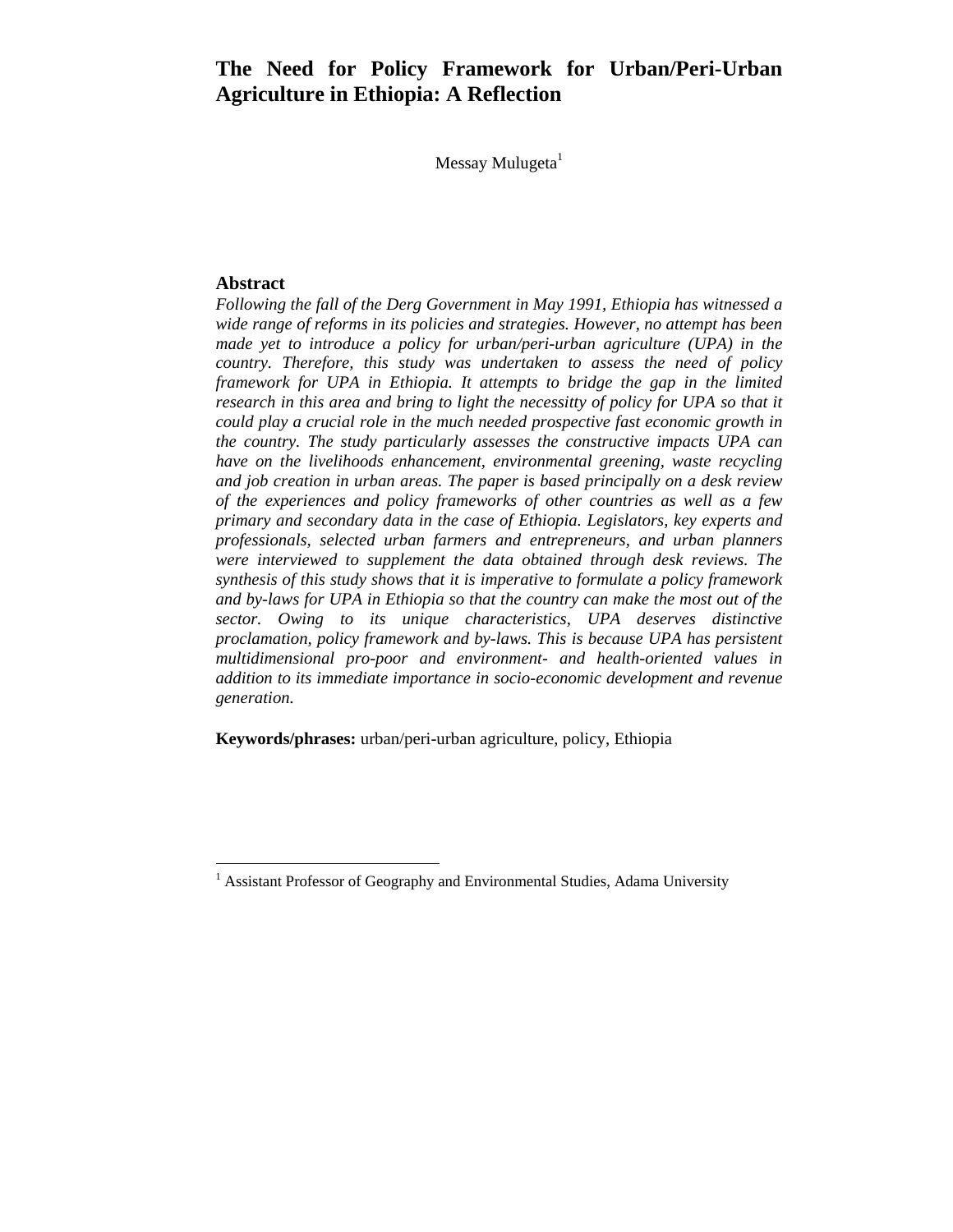## **The Concept and General Synopsis of UPA**

Urban/peri-urban agriculture (UPA) is an urban-based economic activity that comprises a variety of agriculture-related livelihood systems ranging from subsistence production and processing at the household level to more commercialized agriculture. The concept, feasibility, operability and spatiality of UPA confuse several academicians, policy designers and city administrators. It also provokes numerous argumentative questions that need to be addressed. Such questions, to be precise, are: What is urban agriculture? Does it have any role in the overall livelihood enhancement of the urbanites? How can it be practiced amidst the severe scarcity of land and water resources in urban areas? Aren't urban areas used for construction purposes rather than cultivation? What should be the land transaction and pricing approaches? Who is responsible for organizing and managing UPA? Who are urban/peri-urban farmers?

UPA is defined in different ways by different scholars (Gündel *et.al*. 2000, Smit *et.al*. 1996, Sawio and Spies 1999, Sawio 2004). However, the definition by Tinker (1994) is believed to be most appropriate for this paper. Tinker (1994) defines urban agriculture as the practice of food production within the city boundary or on the immediate periphery which includes the growing of food crops, fruits, trees, herbs, flowers, aromatic plants, firewood as well as the raising of animals including cattle, poultry, fish, bees and pigs. It is a labor intensive farming practice done only on a small area such as vacant plots, outdoors, gardens, parks, riversides, lakesides, balconies, rooftops, containers and road strips. However, medium and large scale commercial UPA enterprises/companies require reasonably large plots of land for production, packaging, fattening, apiary, sale and storage.

UPA is not a recent phenomenon. Archaeological findings have unraveled agricultural practices of urban settlements achieved by ancient urban-based civilizations for the production of food, feed and fodder, firewood, building materials, windbreak, medical plants and transportation in deferent parts of the world (Sawio 2004, Smit *et.al*. 1996, Tinker 1994, Falvey 1999, Teferee 2003).

Since the 1970s, UPA has been growing in the developing and developed world as a result of rapid urbanization, crippled domestic food distribution systems, wage cuts, soaring inflation, rising unemployment, increasing number of retirees, declining purchasing power, limited urban land-use regulations and the ever-increasing demands for fresh food in urban areas. To meet part of the food needs of urban dwellers, UPA is becoming a familiar and almost permanent feature both in the developed and developing countries. Spatially juxtaposed with other urban-based economic activities and resources, urban farming makes a vital contribution to the household economy of the urban residents (Falvey 1999,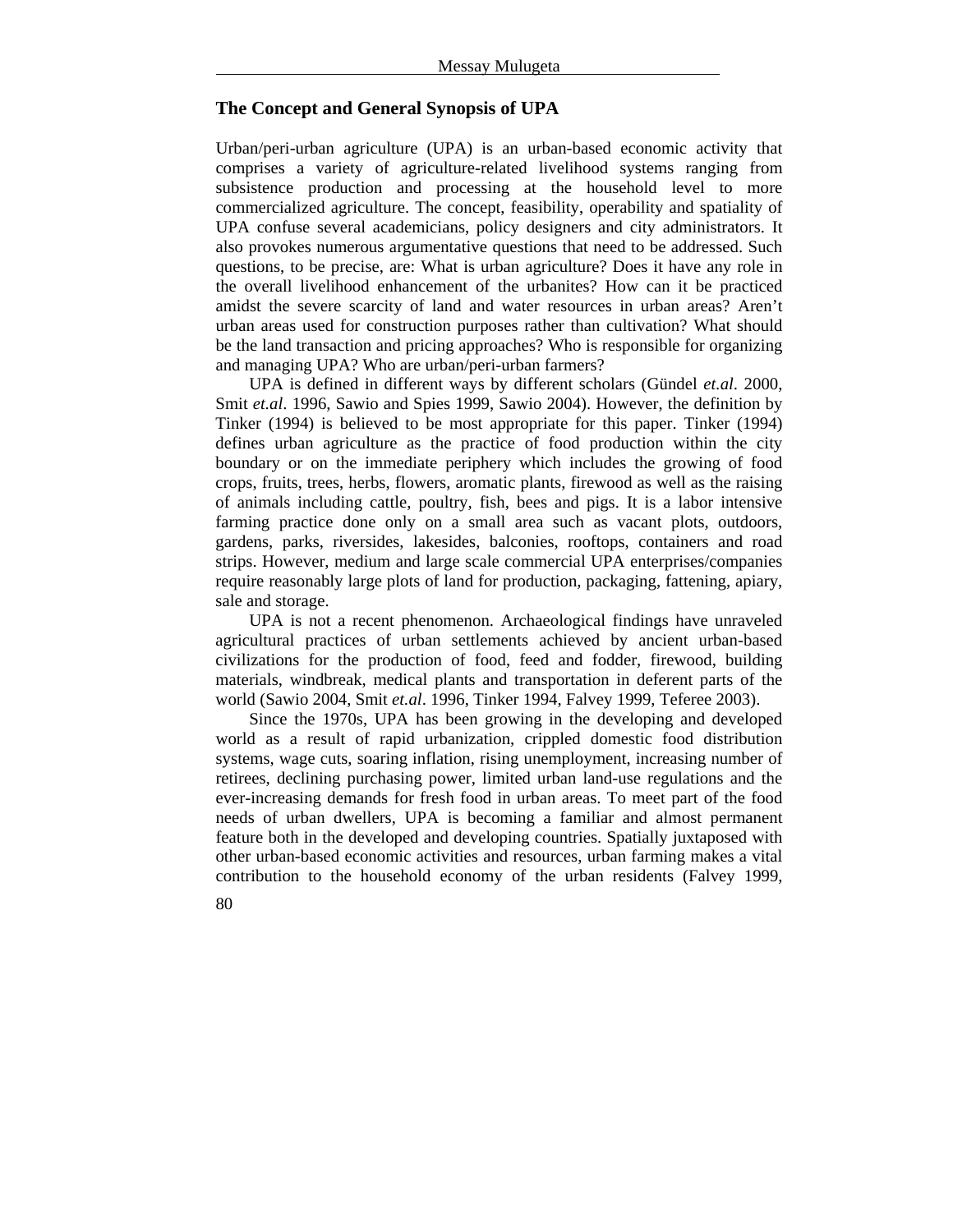Sawio 2004, Smit *et.al*. 1996, Tinker 1994, Messay 2010). It is supplying food to over 800 million urban dwellers worldwide. To be specific, it is the source of food for 40 percent of African and 50 percent of Latin American urban dwellers (UNDP 1996, Zezza and Tasciotti 2010). In/around large metropolitan areas like Accra, Addis Ababa, Adama, Beijing, Cairo, Cape Town, Kampala and Nairobi, it not only provides residents with safer, healthier and fresh food, but also keeps farmers in business and continuous physical exercises. Data from Addis Ababa City Administration Trade and Industry Bureau shows, for instance, that there are at least 11,716 registered households practicing UPA, producing over 211,101 quintals of cereals and 153,662 quintals of vegetables in Addis Ababa (2011/12 data).

UPA is practiced for a variety of reasons worldwide. A study by Maxwell (1994) in Kampala has identified at least two major categories of reasons for households to be engaged in UPA: commercial production and household food self-sufficiency. In Addis Ababa, too, the aforementioned households (See Table 1) practice UPA for household consumption and limited enterprises such as ELFORA Agro-Industries perform it for commercial purposes. UPA, therefore, contributes a lot in reducing the problems of urban household food insecurity by improving access to fresh and low-cost food produces. In addition, it plays crucial roles in urban greening, waste recycling, and micro-climatic regulation.

A number of sources (Smit *et.al*. 1996, Teferi 2003, Tacio 2007, Messay 2010) indicate that Children born to low-income farming families were found to be as healthy as those born to wealthy families and healthier than those from nonfarming low-income families. At this point in time, therefore, UPA has come to be the cornerstone of many urban economies and sources of diet both for the urban poor and well-off community throughout the world.

#### **Objectives of the Study**

The principal objective of this study was to look into the necessity of policy framework for UPA in Ethiopian towns/cities with special emphasis to Addis Ababa and the environs. The study aimed to address the following specific objectives:

- promoting the integration of UPA into municipal sectoral strategies in Ethiopia
- stimulating urban administrators, legislators, planners and other stakeholders to critically contribute to the formal recognition of UPA as a legitimate activity; and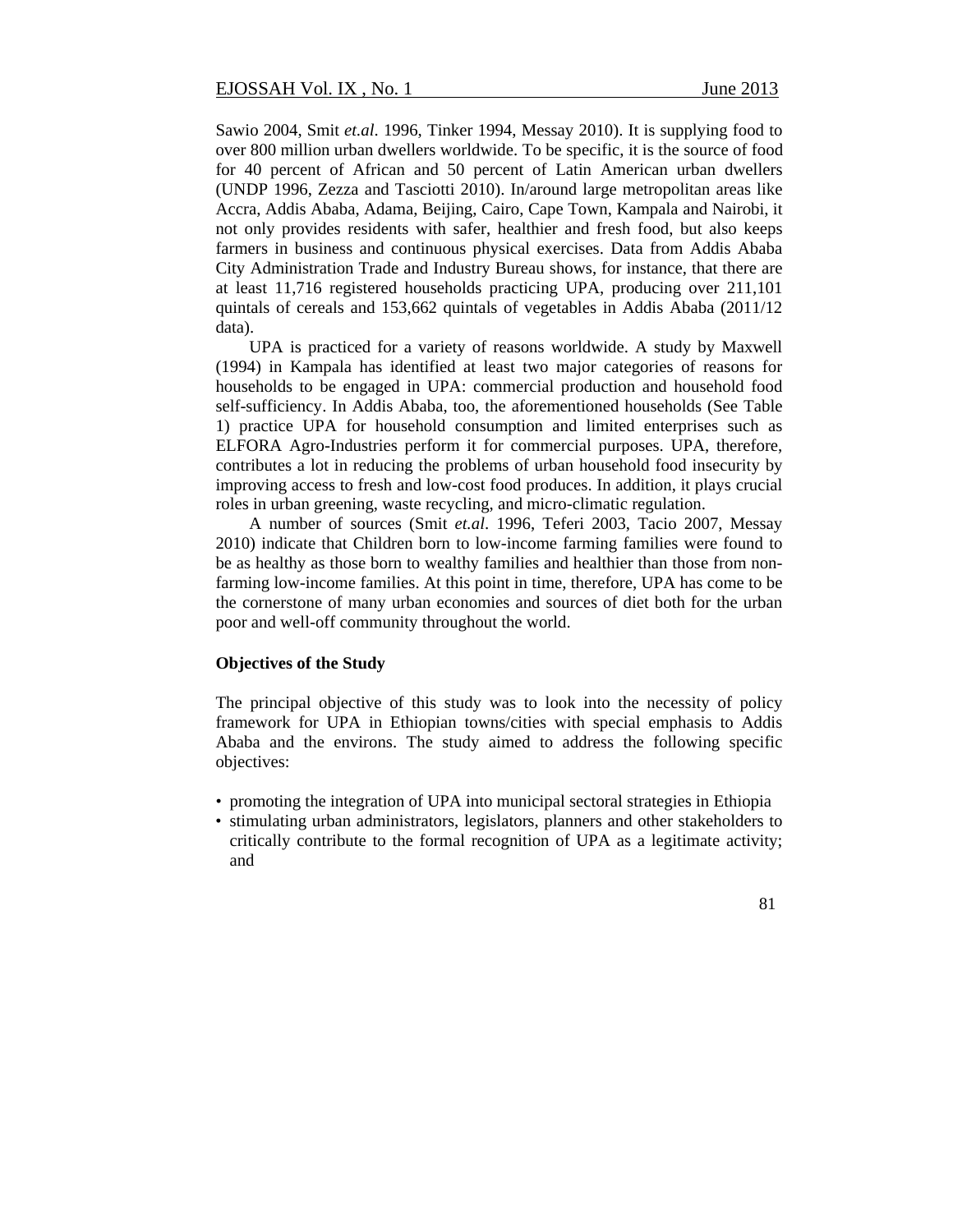• creating awareness about the role of UPA in addressing urban food security, environmental greening, job creation, social integration and reutilization of urban wastes

#### **Approach, Materials and Methods**

This paper is based principally on a desk review. The writer briefly reviewed the legal and policy frameworks of various countries in order to understand their regulatory frameworks and compare them with the cases in Ethiopia. A range of related research findings, reports and consultancy papers in different counties were reviewed. Additional secondary data in Ethiopia were collected from Federal Democratic Republic of Ethiopia /FDRE/ Ministry of Agriculture /MoA/, Central Statistical Authority /CSA/, Addis Ababa City Administration /AACA/ Trade and Industrial Development Bureau /TIDB/, FDRE Ministry of Urban Development and Construction, and National Metrological Agency /NMA/.

Field observation and key informant interview were carried out to look into the viewpoints of heads of the purposively selected UPA companies, enterprises and associations; urban farmers and nurserypersons; legislators, executives, experts and urban planners; and a few non-farming urban households in major Ethiopian cities/towns: Addis Ababa, Adama, Bishoftu, Burayu, Galan, Holota and Sabata.

#### **Peculiarities of UPA**

The multiple peculiarities of UPA cannot be entirely elaborated at this juncture but may be mentioned briefly for the sake of comprehensiveness. UPA refers to a labor intensive agricultural practice performed on smaller areas within or in close proximity to urban areas. In the case of medium and large scale commercial farming, it is more technology-intensive and input-selective activity, emphasizing high-value vegetables and animals as compared to rural-based agriculture. Poultry, fishery, apiculture, pig farming, dairy farming and horticulture are some of the most operable kinds of UPA meant for own-consumption or for sale mostly in neighborhood markets. The diversity of UPA is one of its main attributes, as it can be adapted to a wide range of urban situations and to the needs of diverse stakeholders (http://www.ruaf.org/node/513, FAO 2007).

What the UPA has in common with and what sets it apart from rural-based agriculture are, in fact, varied and multiple. One is its propinquity to large settlements of people, thereby creating varied opportunities to the urbanites to access the freshest and low-cost foods. The others are its enormous job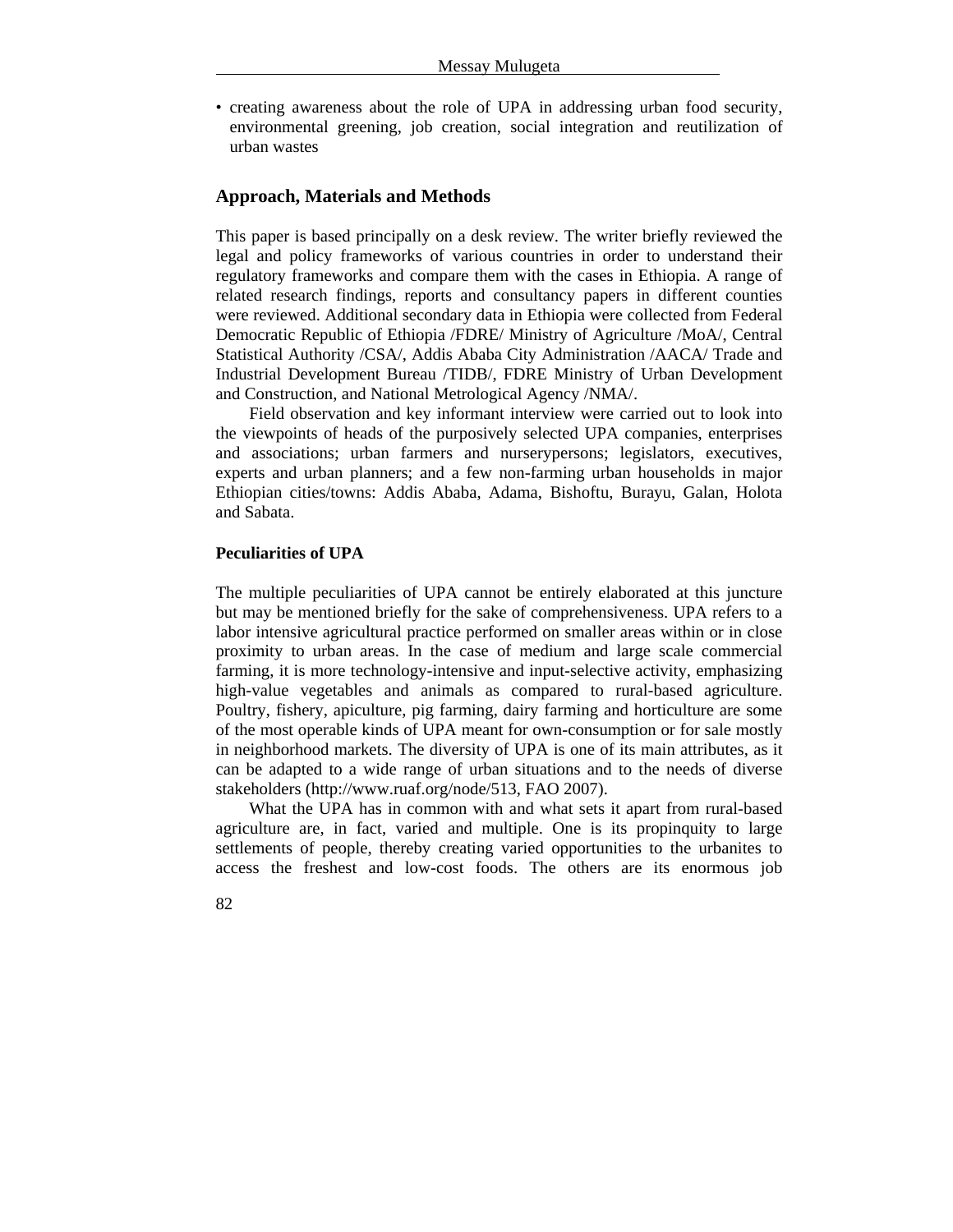opportunities, proximity to transportation services, wastewater recycling and reuse possibilities of other urban wastes.

#### **The Role of UPA**

UPA has a long established history in Asia and western countries. Now it is expanding rapidly in Africa and Latin America. For the past twenty or more years, urban agriculture has been expanding globally as a response to the market demands arising from rapid urbanization. It is perhaps expanding more rapidly than urban populations and associated economies in many developing countries. A growing recognition of the importance of UPA has taken place worldwide. It is becoming even more significant to keep pace with increases in demand for food. For this reason, it is increasingly being seen as an important component of urban development and urban environmental management (FAO 2007; Smit *et.al.* 1996, Tacio 2007).

The world is undergoing the largest wave of urban growth in history driven by multiple factors such as the economic growth of cities/towns, unbalanced spatial development and rural-urban migration. According to UNFPA, more than half of the world's population is living in towns/cities at present. Sub-Saharan Africa, with about 3.7 percent annual growth rate of urbanization, is leading the world in this aspect. The percentage of the world's urban population is projected to reach 54 percent by 2015 and 60 percent by 2030 according to United Nations, Department of Economic and Social Affairs /UNDESA/. The urban share is likely to rise from 44 percent to 56 percent in less developed countries by 2030 (UNFPA, 2007). The developing countries of Africa, Asia and Latin America will be home to some 75 percent of all urban dwellers in the world by 2030 (http://www.ruaf.org/node/513; UNDESA 2012, Dreshsel and Dongus 2009).

This rapid urban expansion in many countries has given birth to a large class of urban poor, particularly in developing countries such as Ethiopia. The World Bank estimates that one third of all urban residents are poor, which represents one quarter of the world's total poor at present (Baker 2008, FAO 2007). It also, no doubt, escalates urban pollution and complicates urban waste management. One of the foreseen challenges to the ever-growing urban poor is the issue of supplying them with nutritionally adequate and safe food in order to cope with the expected catastrophic urban livelihoods impoverishment.

UPA can be a viable source of income, jobs and freshest food for this rapidly growing urban poor. Particularly, for Sub-Saharan countries like Ethiopia, dented by poverty, rapid population growth and environmental degradation, UPA is an alternative source of employment, household incomes and food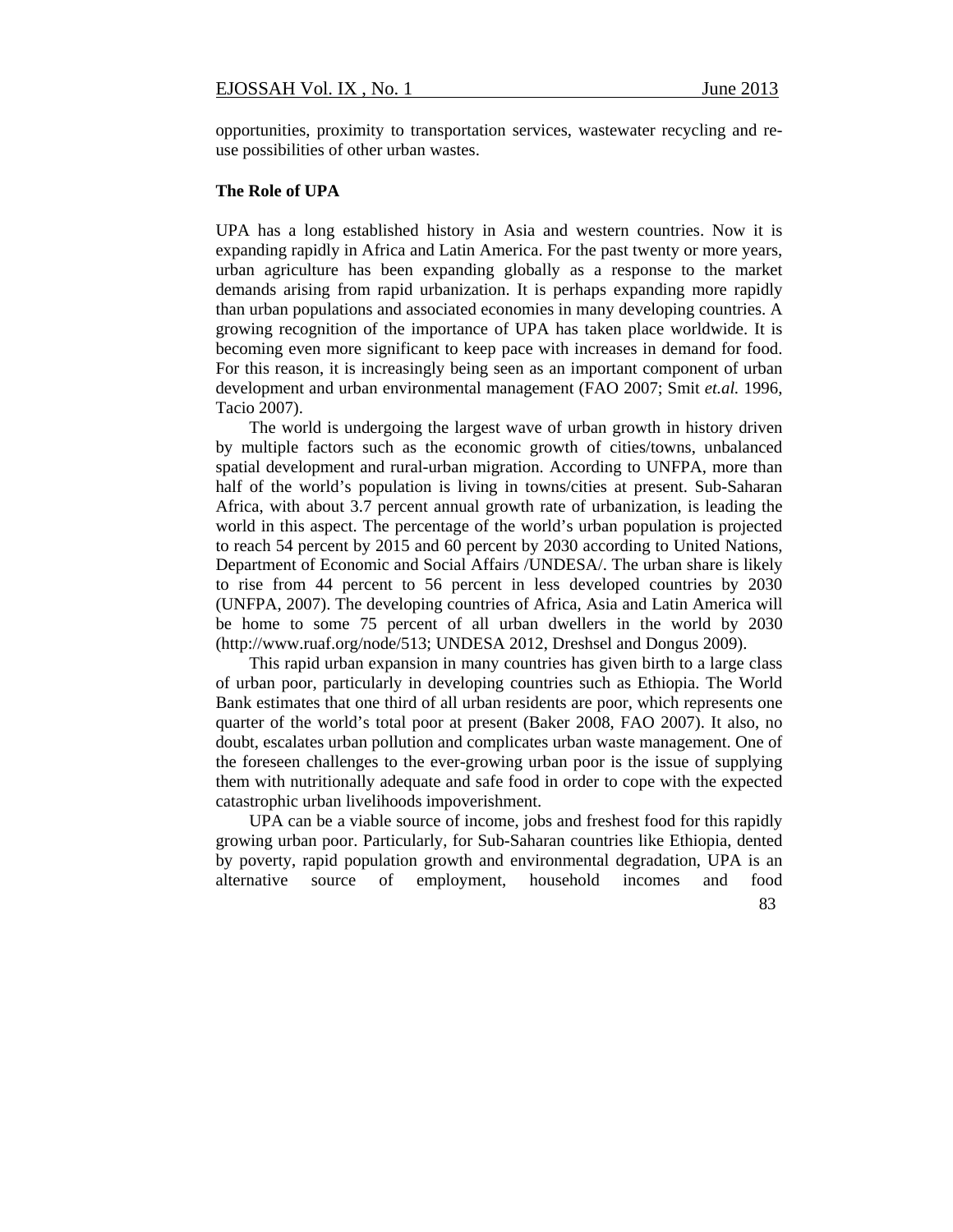security/sovereignty among many low-income urban dwellers (Sawio and Spies 1999, FAO 2007, Messay 2010).

For this reason, UPA is thought to be one of the panaceas for urban poverty. It has the capacity to improve the imminent urban poverty, unemployment, livelihoods insecurity and urban pollution. UPA provides a complementary strategy to reduce urban poverty and food insecurity and enhance urban environmental management. It plays an important role in enhancing urban food security amidst the skyrocketing costs of supplying and distributing food to urban areas from rural-based agriculture. In addition, UPA contributes to local economic development, poverty alleviation and social inclusion of the urban poor and women in particular, as well as to the greening of the city and the productive reuse of urban wastes (http://www.ruaf.org/node/513 ).

The contribution of UPA to food security and healthy nutrition is probably its most important characteristic. Food production in the city is in many cases a response of the urban poor to inadequate, unreliable and irregular access to food, and the lack of purchasing power. For instance, the USAID Urban Gardens Program for HIV-affected Women and Children in Ethiopia (established in September 2008) managed to address about 14,300 households and 44,491 orphans and vulnerable children in Ethiopia during September 2008 to September 2010. It targeted to ease the problems of low-income households and vulnerable children through UPA in different cities/towns in the country (USAID 2011).

Most cities in developing countries are not able to create sufficient (formal or informal) income opportunities for their rapidly growing population. This translates rightly into more livelihood crises as compared to a rural setting. The costs of supplying and distributing food from rural areas to the urban areas or to import food for the cities are rising continuously, and it is expected that urban food insecurity will keep increasing (Maxwell 1994, Smit *et.al*. 1996, Teferi 2003, Tacio 2007, Messay 2010, Zezza and Tasciotti 2010). Over the last five years, food prices in Addis Ababa, for example, are skyrocketing; upsetting and challenging most urban consumers.

UPA may improve both food intake (improved access to a cheap source of nutrition) and the quality of food. For instance, 60 percent of food consumed by low-income groups in Harare is assumed to be self-produced. In Kampala, children aged five years or less in low-income farming households were found to be significantly better-off nutritionally (less stunted) than their counterparts in non-farming households. Urban producers obtained 40 to 60 percent or more of their household food needs from their own urban garden. In Cagayan de Oro (chartered city in southern Philippines), urban farmers generally eat more vegetables than non-urban farmers of the same wealth class, and also more than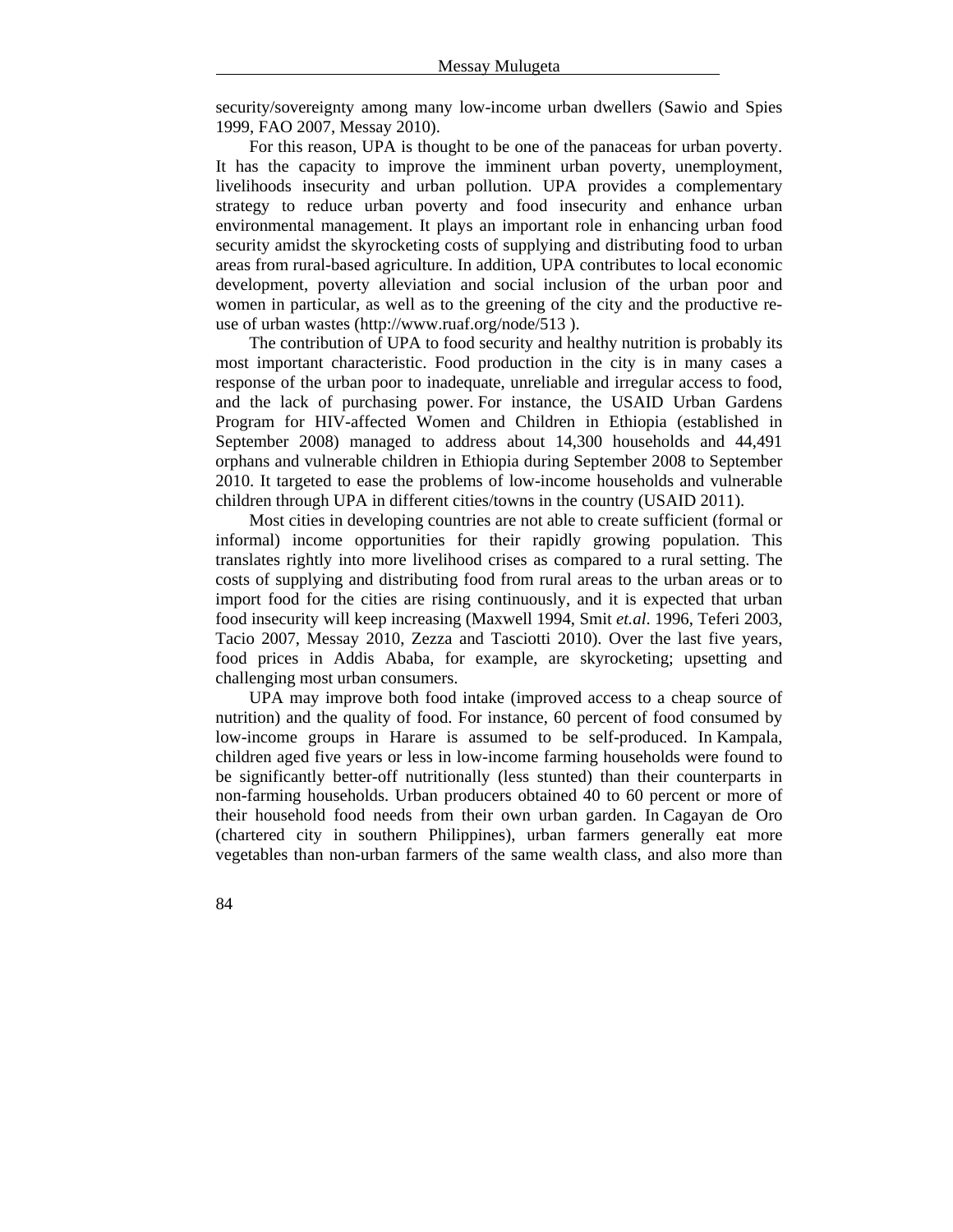consumers from a higher wealth class who consume more meat (http://www.ruaf.org/node/513).

Global estimates indicate that 200 million urban residents produce food for the urban market, providing 15 to 20 percent of the world's food (Armar-Klemesu 2000 cited in FAO 2000). Commercial UPA production represents 34 percent of total meat production and 70 percent of egg production worldwide (FAO 2001). In Shanghai, 60 percent of the city's vegetables, 100 percent of the milk, 90 percent of the eggs, and 50 percent of the pork and poultry meat is produced within the city. Similarly, Dakar produces 60 percent of the national vegetable consumption whilst urban poultry production amounts to 65 percent of the national demand. In Mexico City, pigs and poultry are kept within the backyards of family homes. Producers keep an average of three pigs and 26 birds per household, but there are some individuals who manage up to 60 pigs, all kept within the family (FAO 2001). Even in the USA, many municipalities have explored UPA as a means to job creation, community development, environmental stewardship and improved food security. Many cities in the USA (such as Baltimore) consider UPA as a means to utilize under-used plots of land to improve food systems within their jurisdictions. The data from Addis Ababa City Administration Trade and Industry Bureau shows that city farmers in Addis Ababa provided about 170,618 quintals, 23,520 quintals, 100 quintals and 16,081 quintals of cereals, pulses, oilseeds and vegetables, respectively, to the urbanites in 2010/11 crop year.

This indicates that UPA to a large extent complements rural agriculture and increases the efficiency of the national food system. It is also one of the largest employers in most cities of the developing countries. Similarly, it is estimated that about a fifth to a third of families in some cities are engaged in urban farming earning their entire livelihoods from the sector. According to Addo (2010), in Maputo (capital city of Mozambique) about 30 percent of the land is being used for urban farming, while in Dar es Salaam (largest city of Tanzania) urban farming practice provided work for approximately 67 percent of the city's adult population in 1991, thus making it the second largest source of employment in Dar es Salam. In Kathmandu (capital of Nepal) UPA enables about 37 percent of food producers to meet all their household vegetable needs. About 90 percent of Havana's (capital of Cuba) fresh produce comes from local urban farms (Addo 2010). In Addis Ababa, UPA sustains or supplements the livelihoods of about 82,012 (11,716 households with average family size of 7) individuals according to Addis Ababa City Administration, UPA Core Process Owner Bureau. Generally, this sector has grown into the basic source of livelihoods for millions of urbanites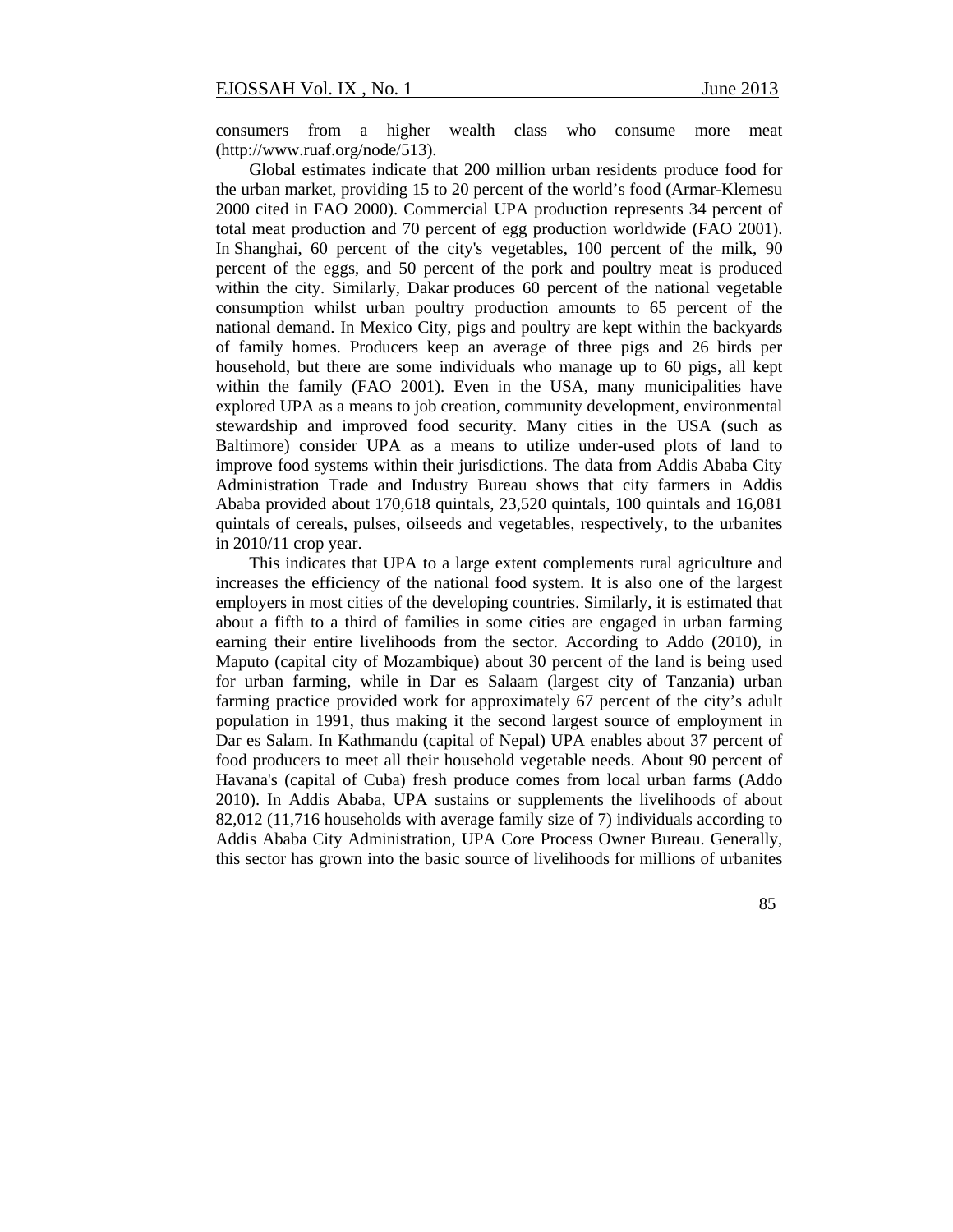in the world in addition to its enormous role in urban greening, revenue generation and waste recycling.

Besides the economic benefits for the urban/peri-urban agricultural producers, UPA stimulates the development of related micro-enterprises: the production and delivery of necessary agricultural inputs (such as pesticides, fertilizers and agricultural tools) and the processing, packaging and marketing of outputs as well as animal health services, bookkeeping and transportation. The services rendered by these enterprises may owe their existence in part or wholly to urban agriculture. Input production and delivery may include activities like the collection and composting of urban wastes, production of organic pesticides, manufacturing of tools, water delivery, purchase and distribution of chemical fertilizers.

Furthermore, UPA may function as an important strategy for social integration, physical exercises and education. UPA projects that involve disadvantaged groups such as orphans, disabled people, women, recent immigrants and elderly people have the capacity to integrate them more strongly into the urban network and provide them with a decent livelihood. The participants in the project may feel enriched by the possibility of working constructively, building their community, working together and in addition producing food and other products for consumption and for sale. In more developed cities, urban agriculture may be undertaken for the physical and/or psychological relaxation it provides, rather than for food production per se. Also, UPA may take on an important role in providing recreational opportunities for citizens (recreational routes, food buying and meals on the farm and visiting facilities) and in creating educational situations i.e. bringing youth in contact with animals and plants and teaching them about natural resources (http://www.ruaf.org/node/513, Sawio and Spies 1999, FAO 2007)

Moreover, UPA is a part of the urban ecological system and can play an important role in the urban environmental management system and micro-climatic regulation. It is clear that a growing city, such as Addis Ababa and Adama, produces more and more wastewater and organic wastes. For most cities the disposal of these wastes has become a serious problem. UPA can help to solve such problems by turning urban wastes into productive resources. Local or municipal initiatives can collect household waste and organic refuses from vegetable markets and agro-industries in order to produce compost or animal feed. Compost allows an urban farmer to use less chemical fertilizers, and by doing so they can prevent problems related to the contamination of groundwater. Wastewater may also be used for irrigation in case of lack of access to fresh water though it may lead to health and environmental problems without proper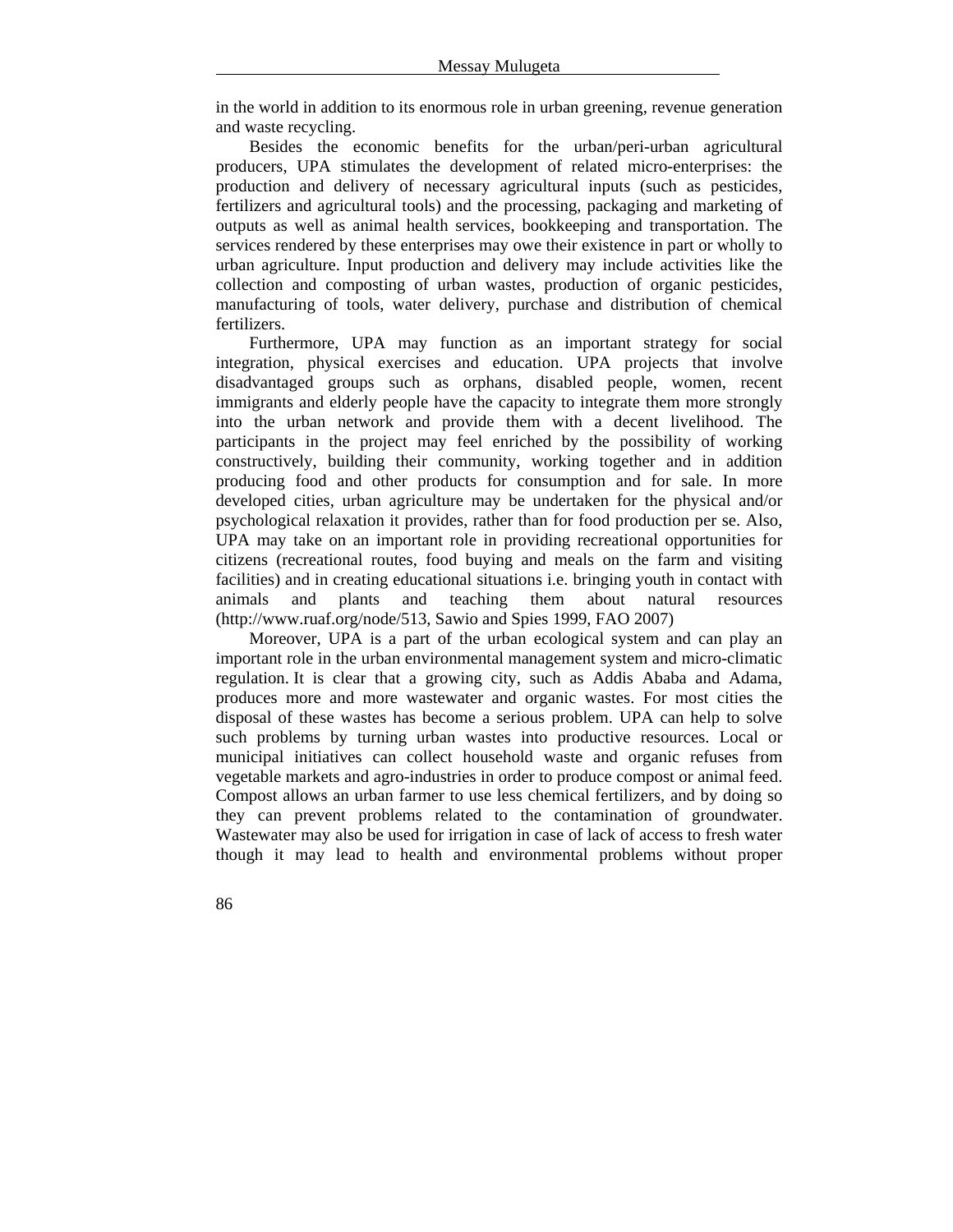guidance. In addition, compost-making initiatives can create employment opportunities and provide source of income for the urban poor.

UPA may also positively impact upon the greening and cleaning of the city by turning derelict open spaces into green zones and maintaining buffer and reserve zones free of housing. Degraded open spaces, riversides and vacant land are often used as informal waste dumpsites and squatter settlements in most developing cities (such as Addis Ababa) and are a source of health problems and crimes. When such zones are turned into productive green spaces, not only an unhealthy situation is cleared, but also the neighbors will passively or actively enjoy the green and healthy area. Such activities may also enhance community self-esteem in the neighborhood and stimulate other actions for improving the community's livelihood.

#### **Typology and Spatiality of UPA**

As an economic activity, UPA includes agricultural production and related processing and marketing activities within and/or nearby urban frontiers. It also involves marketing, inputs provision and pathogenic deliveries by specialized persons and enterprises. In urban agriculture, production and marketing tend to be more closely interrelated in terms of time and space than rural-based agriculture does owing to greater geographic proximity and quicker resource flows.

The types of products grown by UPA includes different types of crops (such as grains, root crops, vegetables, mushrooms and fruits), animals (poultry, rabbits, goats, sheep, cattle, pigs, bees and fish.) and non-food products (aromatic and medicinal herbs, ornamental plants and tree products). Often the more perishable, relatively high-valued and more productive vegetables and animal products and by-products are favored in UPA. These outputs are essential for the urbanites both for daily requirements and in case of hard times such as chronic and transitory food insecurity and food price inflation. However, production units in UPA tend to be more specialized than rural agricultural enterprises and exchanges take place across production units.

UPA may be operated in any spatial locations inside the cities (intra-urban) or in the peri-urban areas. It may be operated on the homestead (home-gardening) or on land away from the residence, on private land (owned or leased) or on public lands, specifically parks, conservation areas, roadsides, along streams and railways, and schoolyards. Uniquely, it can also be operated in outdoors, gardens, balconies, containers, and even on rooftops. However, specialized urban-based agricultural companies require convincingly larger plots of land for production,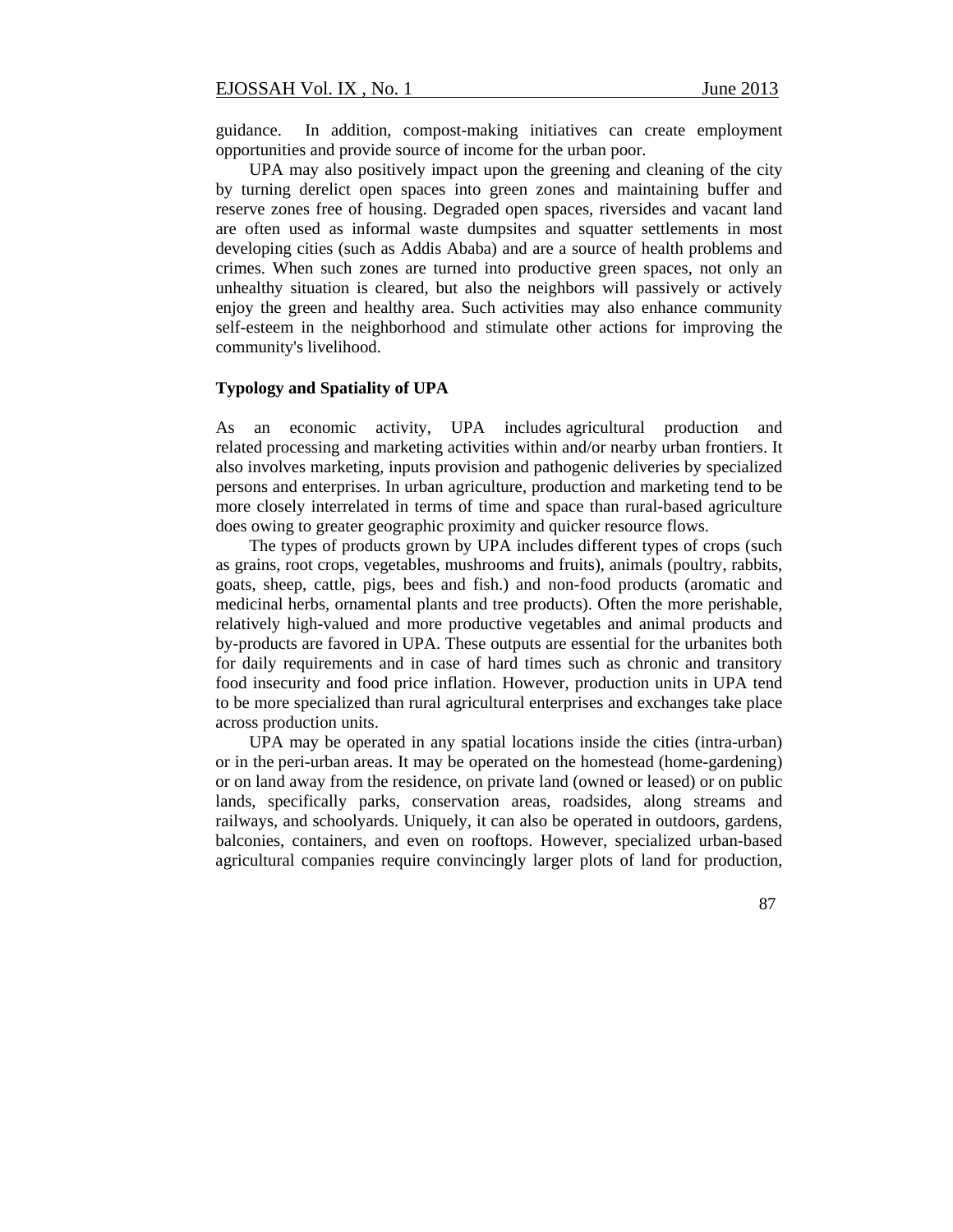sale, packing and loading/unloading. Such companies have a unique capability in wastelands upgrading, urban waste recycling and wastewater re-using.

## **Review of UPA Management and Policies/Strategies: Countries' Experiences**

## **Land Access, Transaction and Pricing**

The issue of land access, transaction and pricing attracted various government bodies, non-governmental organizations and the academia. Access to farmland by the urban farmers has been identified as a critical factor in the development and sustainability of UPA. In different countries, farmers access land through different land tenure regimes such as freehold, leasehold and customary landholding (Velez-Guerra 2004). In doing so, several countries have come to know that urban farmers and home-gardeners need assistance with regard to technical, organizational and marketing matters in order to make the best out of the sector. Municipalities are now giving priority to UPA farmers, access to farming land and the foundation and development of associations of UPA farmers.

They have also recognized the need to assure the importance of farming structures, procurement procedures and information services for effective distribution of the produce among the urbanites. This flourishing sector has been supported by appropriate policies, strategies and proclamations in many countries unlike Ethiopia. Several countries have come to recognize that a policy framework for UPA is a sine qua non to get the best out of it.

One core element of a successful urban farming policy is enabling the urban farmers (both individual smallholders and companies) to gain access to land for agricultural purposes. In practice, many different official and unofficial forms of temporary or permanent access to agricultural land exist in different countries. Smallholding farmers and gardeners may operate on vacant places along rivers/streams, 'wasteland', fringe areas of cities on informal and illegal bases. These holders may not make any payment to the municipality because of lack of legal grounds to enforce them to do so for lack of policy framework. This, undoubtedly, undermines the capacity of the farmers to practice agriculture in cities/towns which, in turn, hinders the capacity of the sector to play a significant role in any aspect. It is also simple to guess that as urbanization proceeds and land prices soar, city farmers struggle to gain and maintain access to land or are displaced into suburban or nearby rural areas.

88 Contrary to the case in Ethiopian municipalities, several other cities (Beijing, Cagayan de Oro, Cape Town, Kampala and Nairobi) have created a positive urban agriculture policy. This framework allows municipal staff to map different vacant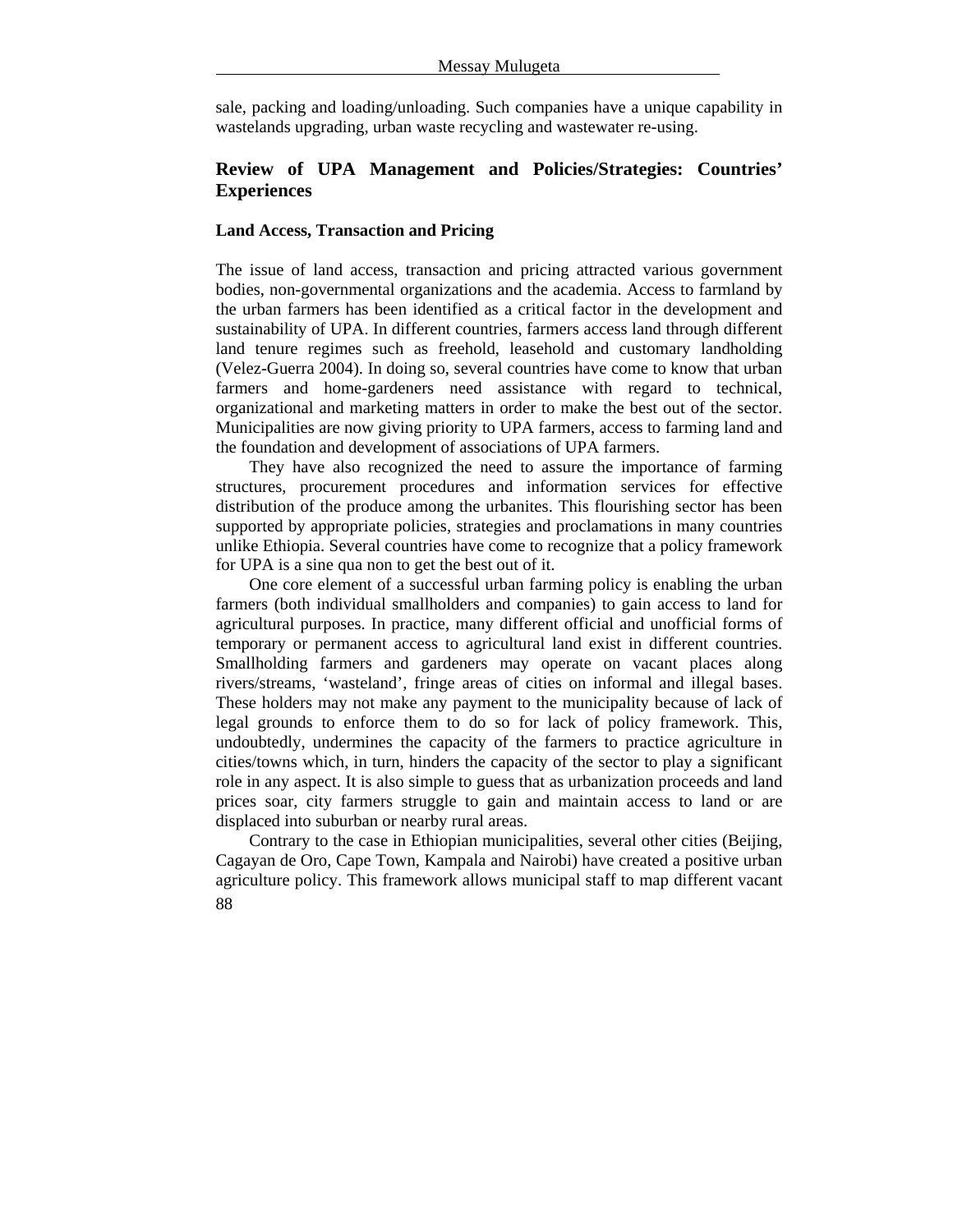lands and to identify norms, regulations and main bottlenecks for the inclusion of urban agriculture into municipal planning policies and practices. For example, Dar es Salaam designated special land zones for agricultural uses through a participatory process, and revised municipal regulations in order to support urban farming. Moreover, the city encouraged vertical expansion in order to free up space for agriculture in built-up and expansion areas (Velez-Guerra 2004; http://www.ruaf.org/node/513; Sawio and Spies, 1999; FAO, 2007; Jacobi *et. al.* undated).

Although public awareness of farming activities in cities (such as Addis Ababa) is slowly increasing, agriculture is still in many cases not yet included in the urban planning. Urban planners tend to exclude agriculture from their terms of reference and as a consequence best and highly productive soils (such as suburbs in Adama, Addis Ababa, Burayu, Bishoftu and Sabata) are gradually becoming built-up areas, thereby losing the potential for food production forever. Some of the best examples may be *Woreda* 12 of Nifas Silk Lafto and Akaki-Kaliti sub cities in Addis Ababa where extremely fertile and productive areas have been converted to settlement areas.

Growing urban poverty and food insecurity, high costs of open space, challenges of solid waste management, and the need for recreational opportunities in the urban/peri-urban area should influence the thinking of planners and authorities in urban agricultural land access, transaction and pricing in Ethiopia. Concerned authorities and stakeholders should bear in mind that urban farmers are poverty fighters, waste reusers, landscape managers, waste recycling agents and providers of recreational services. Legalizing UPA, recognizing it as a formal urban economic sector, identifying tracts of land available for urban agriculture, and determining the spatiality of the sector are important steps in the creation of a facilitating and regulating policy framework in towns/cities. Such policy framework will be by far beneficial and more productive than the existing – neglecting or restricting – regulations laid on UPA in the country.

To this end, as briefly noted in Cabannes (2003), authorities and policy designers in Ethiopia should note that at least four groups of guiding principles are required for urban/peri-urban agricultural policymaking. These are (1) situation analysis, intra-municipal committee formulation and public consultation; (2) introduction of urban agriculture in municipal land use plans and municipal land use regulations; (3) bringing in land tenure, taxation guidelines and tariffs for the use of urban land and water for agricultural purposes; and (4) introduction of planning and management tools such as municipal land price registries and registration of land and space under cultivation.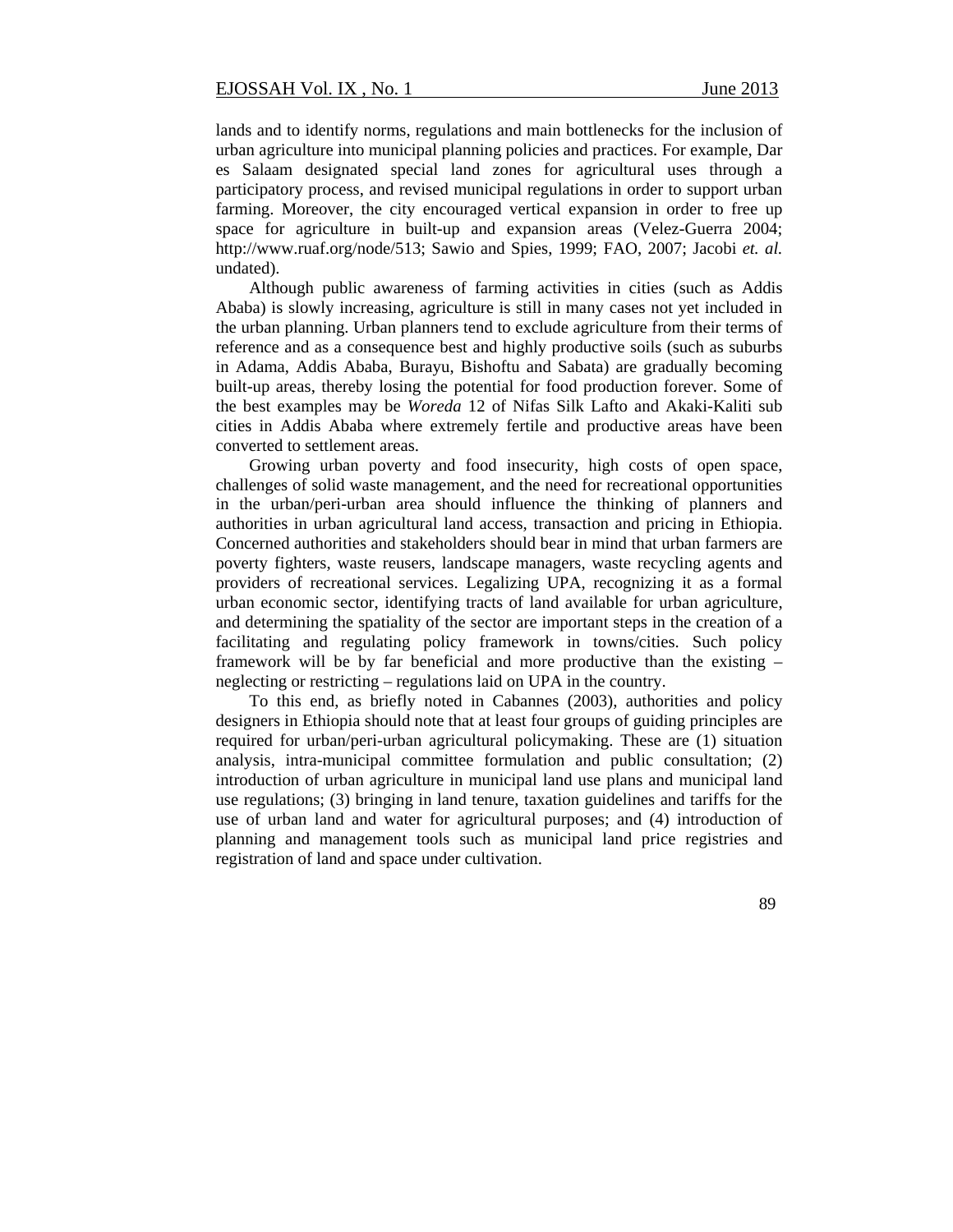#### **Urban Land Scarcity, Competition and Conflict**

A salient feature of a successful urban farming policy is its capacity to enable urban farmers to gain access to land for agricultural purposes at reasonable prices and free of any social conflict. This is especially important given the fact that the sector is practiced in urban areas where land is badly needed for various inherently urban-based economies and that the price of land is high and continuously soaring.

Various countries have employed different techniques to create conducive environment for the sector and to avoid wicked competitions and conflicts. For example, in Dar es Salaam, the municipality has designated special land zones for agriculture uses through a participatory process, and revised its regulations in order to create favorable environment for UPA. Moreover, the city encourages vertical expansion in order to free up space for agriculture in built-up and expansion areas (Jacobi *et. al.* undated).

Vélez-Guerra (2004) recommends that governments should hand over the governance of vacant public land to urban farmers' associations so that the informal means of land allocation can be integrated under statutory regimes. Farmers' associations should be autonomous in regulating land transfers, land use and environmental management and resolve land disputes on a facilitating framework. As part of the agreement between government and farmers' association, it can be negotiated that the municipality provides water supply, infrastructure maintenance and a local administrator. To target private urban land under a statutory regime, fiscal incentives could be used to encourage owners to temporarily put vacant spaces into agricultural use. Vélez-Guerra (2004) further suggests that assigning certain city areas to agricultural use can mitigate problems arising from land scarcity, competition and conflict which pose potential challenges to UPA. Similarly, urban UPA zones (i.e. greenbelts, dairy-belts and vegetable-belts) can be created through re-zoning customary lands into lowdensity agricultural uses.

According to Vélez-Guerra (2004), a usufruct agreement could be a favorable legal instrument for providing public land to urban farmers so as to take full advantage of the land through UPA. Usufruct is a right to use a property owned by another, normally for a limited time. It can be arranged in such a way that the usufruct holder has the full right to use the property but cannot transfer the property nor destroy it. The extent of usufruct is defined by agreement, and may be for, a stated term, covering only certain stated properties. It could be set to terminate if certain conditions are not met. It can be granted to several people to share jointly, and it can be given to one person for a period of time and to another after some stated event occurs.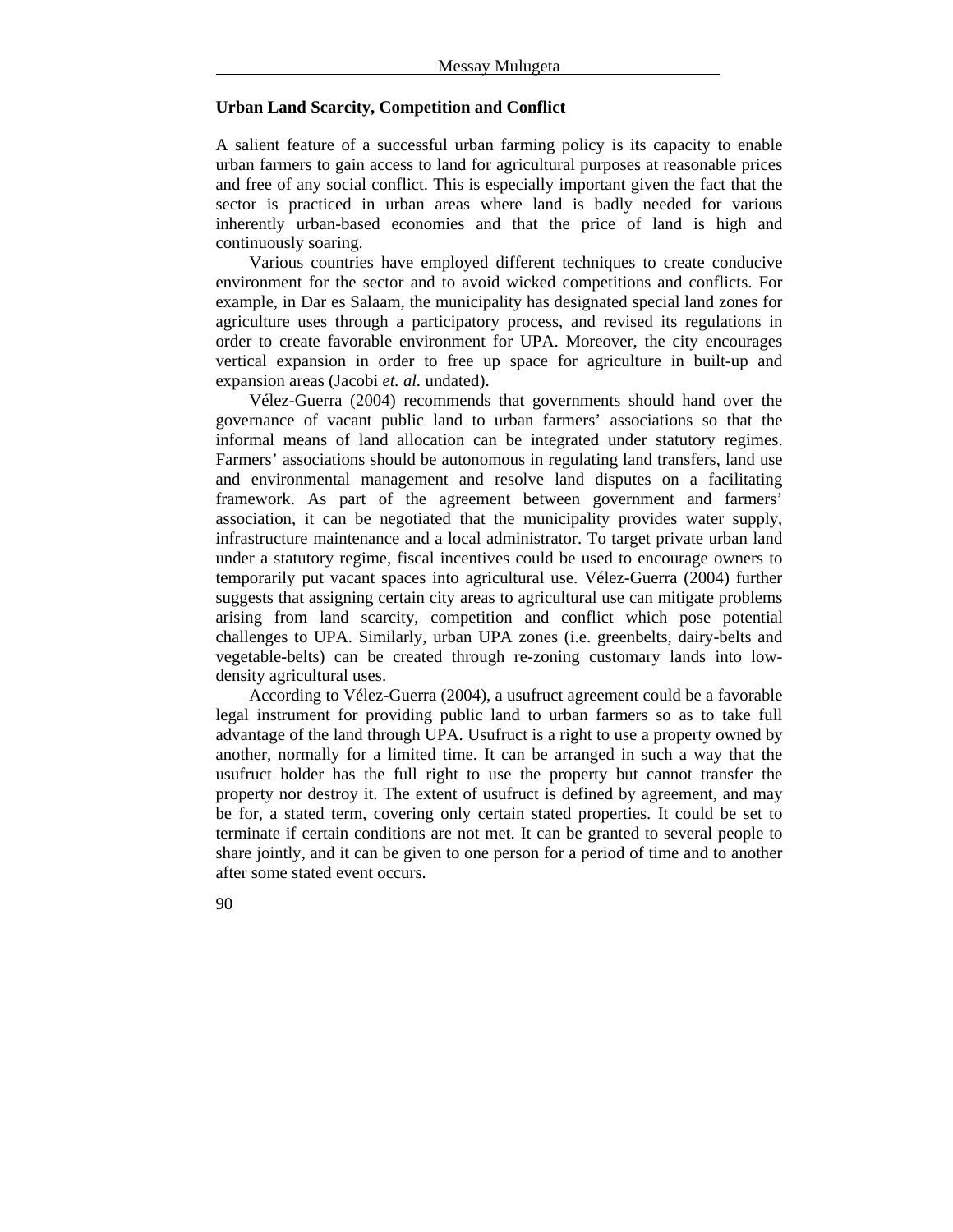#### **Management and taxation of urban agriculture**

In many cities, UPA are practiced in various locations, usually with little or no regulation. To reconcile the needs posed by urban growth with the need for activities of high economic and social value, UPA should be included in urban development plans and be regulated by municipalities. In most cases, the productive or potentially productive areas of a city that have not been paved over are not limited to communal farms and private gardens. Riverbanks and roadsides, parks, lands under high-voltage electrical towers that cannot be used for building purposes and those surrounding refuse dumps make up much of a municipality's territory.

Planning the use and exploitation of these spaces requires first assessing their potential through the use of appropriate management tools. Incentives for producers to invest are compromised by the lack of security concerning land tenure and the fear of eviction. Why erect terraces, improve and fertilize the soil, or build irrigation reservoirs if there are no guarantees by the government that benefits will be reaped from those investments? Taxation rules and legal policy frameworks are therefore necessary to provide security and incentives for producers.

#### **Policy/Strategy and Administrative Structure Appraisal**

Effective and efficient institutional and policy framework forms the basis for effective development of UPA. Several countries try to catalyze their urban/periurban agricultural sector via regional agreements and national strategies and legal frameworks. A case in point is a declaration signed in Dakar (March 2002) by seven mayors and city councilors from West Africa in support of the development of the sector. Likewise, five ministers from East and Southern Africa called for the promotion of a shared vision of urban/peri-urban agriculture in the Harare Declaration /29 August 2003/ (Drechsel and Dongus 2009).

Some countries are also working hard to promote their UPA farming through policy and legislative provisions. They formulate appropriate policies/strategies for the proper management, performance and funding of the sector so as to get the most out of it. A case in point is Uganda, a country where UPA is found to have been guided by appropriate policies/strategies. UPA in Kampala city, for instance, is a constituent sector of Kampala City Council under the Department of Production, Marketing and Environment. The City Council has now streamlined UPA through policy provisions and guidelines embodied in a number of UPA ordinances which were approved in May 2005. The department is comprised of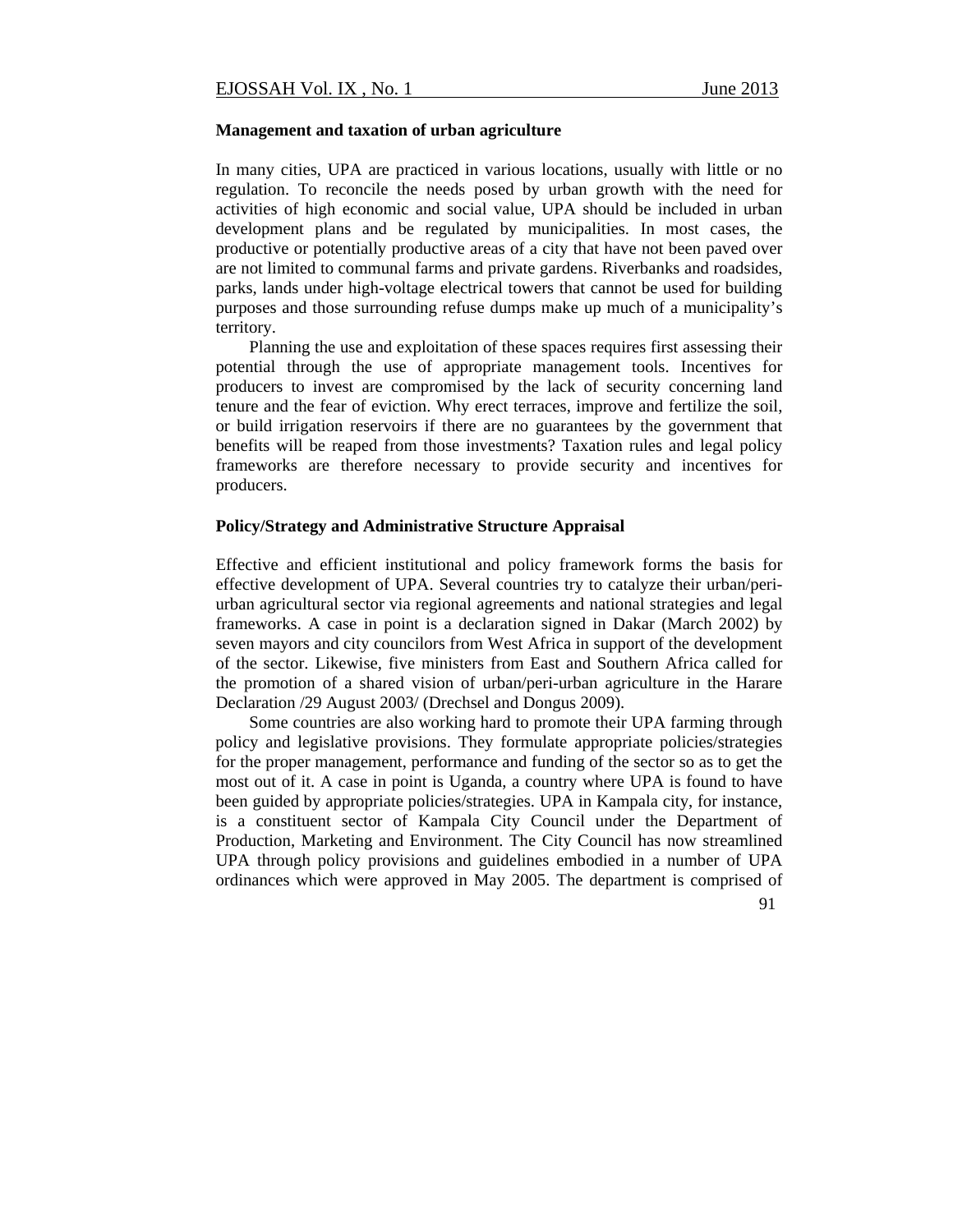five sub-sectors such as Crop Production and Extension services, Animal Production and Extension Services, Fisheries and Aquaculture Production and Extension Services, Commercial Services, Trade and Cooperatives, and Environment and Natural Resources Management Services. The Department is guided by policy guidelines such as Plan for Modernization of Agriculture (PMA) and Urban Agriculture Ordinances and the National Environment Statute (NES) (www.cityfarmer.info.)

As a result, Uganda has turned out to be one of the countries getting the most out of the sector. Urban agriculture has become an integral part of Kampala's economy and an important livelihood strategy for the urban poor, especially women. Over 35 percent of the city's population practice some form of agriculture. For instance, they provide about 70 percent of poultry needs (Smit *et. al*. 1996). Among the urban producers, 55 percent obtain 40 percent or more and 32 percent obtain 60 percent or more of their household food from their own urban garden (Mireri, Kyessi, Mushi and Atekyereza, Undated).

Similarly, Kenya is one of the most notable countries with suitable policy/strategy for UPA and well-organized governmental administrative offices and research centers charged with duties and responsibilities in relation to UPA. Despite the significant role of UPA, the sub-sector had over the years operated with little support in terms of policy, legal, and regulatory framework. In addition, the sub-sector had insufficient technical capacity to keep abreast with changing trends in technology. This situation has raised concerns regarding safety of the food, environmental pollution, and increasing number of conflicts over resources such as land and water. In a bid to mitigate these challenges and in order to spur further growth and sustain the development of the sub-sector, the government of Kenya developed the National UPA and Livestock Draft Policy in 2010. In addition to the national policy, the National Urban and Peri-urban Agriculture and Livestock Steering Committee (NUSC) were instituted to oversee the policy implementation. Other committees instituted include the UPA Coordinating Committee that is charged with the responsibility of handling technical matters; and the Municipal and Town Councils Agriculture and Livestock Committees (MCAL) that are mandated with responsibilities of managing UPA and Livestock programs and projects at the municipal and town council level. Non-governmental organizations (NGOs) through community based organizations (CBOs), and development partners have made a notable contribution towards the improvement of UPA in the country (Anonymous, 2010). As a result, UPA employs 29 percent of all urban households in Kenya. They make use of agro-technologies like greenhouse, drip irrigation, organic farming and to a less extent hydroponics. Studies indicate that up to 77 percent of UPA farmers in Kenya produce entirely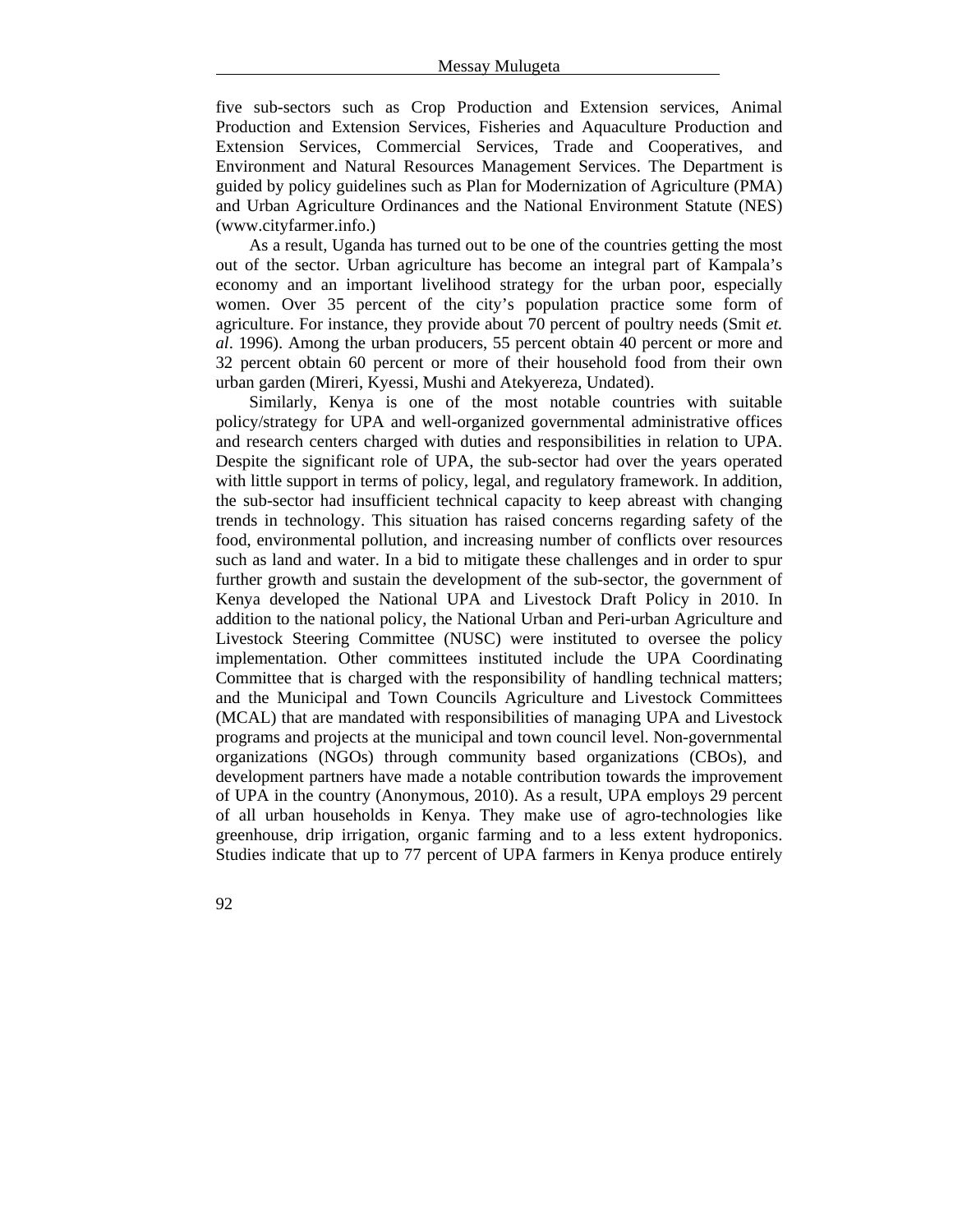for their own consumption making the sub-sector an important source of food security.

Cuba is also another most notable country in making the best out of UPA through well-organized management and policy formulation. The government's first and most important step was to officially license unused space to be utilized for cultivation with the adoption of a law in 1994. The law makes it relatively easy for individuals or groups of people to gain access and usufruct ownership of land for UPA. Since then, Cuba has developed a comprehensive and detailed policy framework for urban agriculture. Existing rules and regulations governing the agriculture have been adapted and adjusted accordingly, and others were adopted specifically for the purpose of boosting UPA. These other laws also support public research and development of highly diversified organic production technologies and fertilizers; the provision of high quality seed and technical advice, information and education services; as well as the encouragement of on-site vending. As a result, organic urban farming makes very efficient use of whatever plot of land is available, thereby creating employment opportunity for many persons and providing fresh produce with zero transportation costs or emissions. Today, over 26,000 gardens (2,439 hectares) are available for UPA in Havana producing 25,000 tons of food annually. Generally, about 40 percent of households are involved in urban agriculture in the city (Kisner 2008).

Similarly, other countries like Ghana, China, Zimbabwe (Bulawayo), South Africa (Cape Town), Egypt are prominent countries with policy and legal frameworks for UPA. They have organized well-structured governmental administrative offices with clear duties and responsibilities regarding UPA. However, in most other countries (such as Ethiopia) UPA seems neglected and bereft of legal ground and appropriate standing in the administrative structure of the cities/towns. In Ethiopia, for instance, there is no office or individuals dealing with the issues of UPA in government administrative structure in almost all cities/towns except in the case of Addis Ababa City Administration. Even in this city, it is organized under Trade and Industrial Development Bureau though abundant individuals, associations, micro-enterprises and companies are engaged in the production and retailing of agricultural outputs within or on the outskirts of the city administration.

#### **Marketing UPA Outputs**

Inherently, the outputs of UPA such as dairy and poultry outputs, vegetables and flowers are perishable and market-oriented. UPA has minimal marketing costs owing to little or no need for packaging, storage and transportation of food. The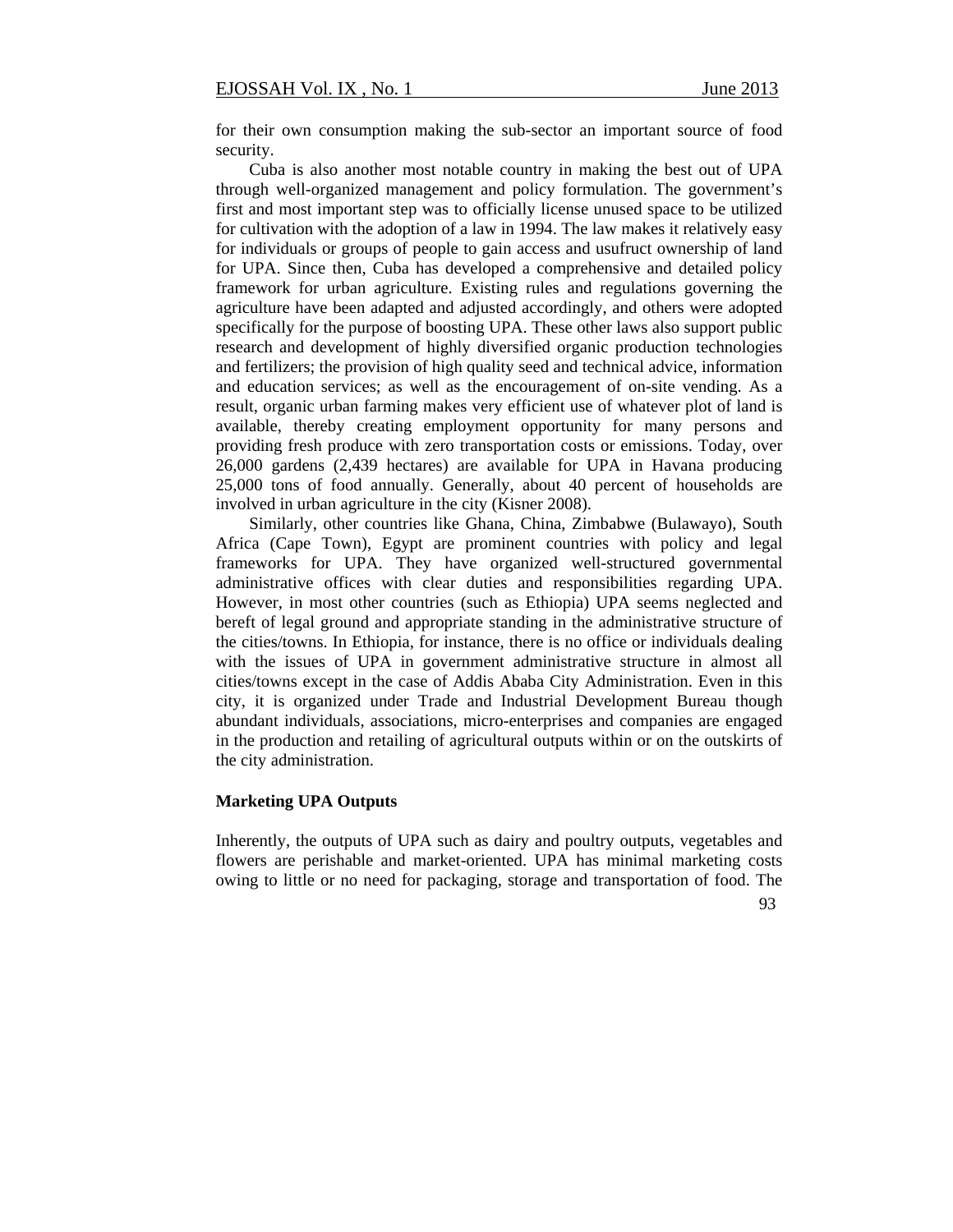fact that it is practiced in or within the reach of high population density makes UPA so suitable for marketing. The outputs are not required to move long distances, unlike in the case of rural-based agriculture. The role of middlemen (retailers) and brokers is also minimal, which is assumed to be imperative for fair price. It needs only small vehicles, even handcart, to move the outputs from the site of production to salesroom where consumers or retailers can easily access the product. Occasionally, the transactions are carried out even on the farm or at the side of the farm creating an opportunity for the customers to buy the freshest of agricultural products just at the source. Besides, it can create an opportunity for the urbanite (particularly for the urban youth) to experience real agricultural sites for enjoyment, physical exercise and education.

#### **Peculiar Challenges to UPA**

UPA face specific challenges compared to those rural-based agricultural activities. The critical problems are scarcity of land and water resources. The competition for these decisive resources with other sectors also escalates the problem. Lack of recognition by city administrations, and societal neglect are also crucial challenges to urban and peri-urban agriculture.

## **UPA in the Ethiopian Context**

UPA practitioners in Ethiopia are for the most part resource-poor, subsistence, and urban poor growing vegetables and raising animals within and/or around city boundaries in uncoordinated manner. The outputs are mostly meant for subsistence purposes, making the sector unable to play a significant role in poverty alleviation, urban greening and waste recycling endeavors. In the current Ethiopian situation, UPA has not yet been embedded in the urban planning and developmental strategies though various researchers (Teferi 2003, Messay 2010, Zenebe 2010) have recommended for it to be an integral part of the urban system. It has not yet fully engaged the jobless urban residents as laborers, and has not made use of typical urban resources (like organic wastes and urban wastewater) to the required extent. It has no yet addressed the needs of private companies to the extent they require. It also faces marketing and delivery challenges owing to lack of legal and policy frameworks. The competition for land with other urban functions is also detrimental.

Most of the individuals engaged in UPA in the briefly surveyed towns (Adama, Addis Ababa, Bishoftu, Burayu, Galan and Sabata) in Ethiopia are the previously rural farmers at fringe zones, long-term residents, females and the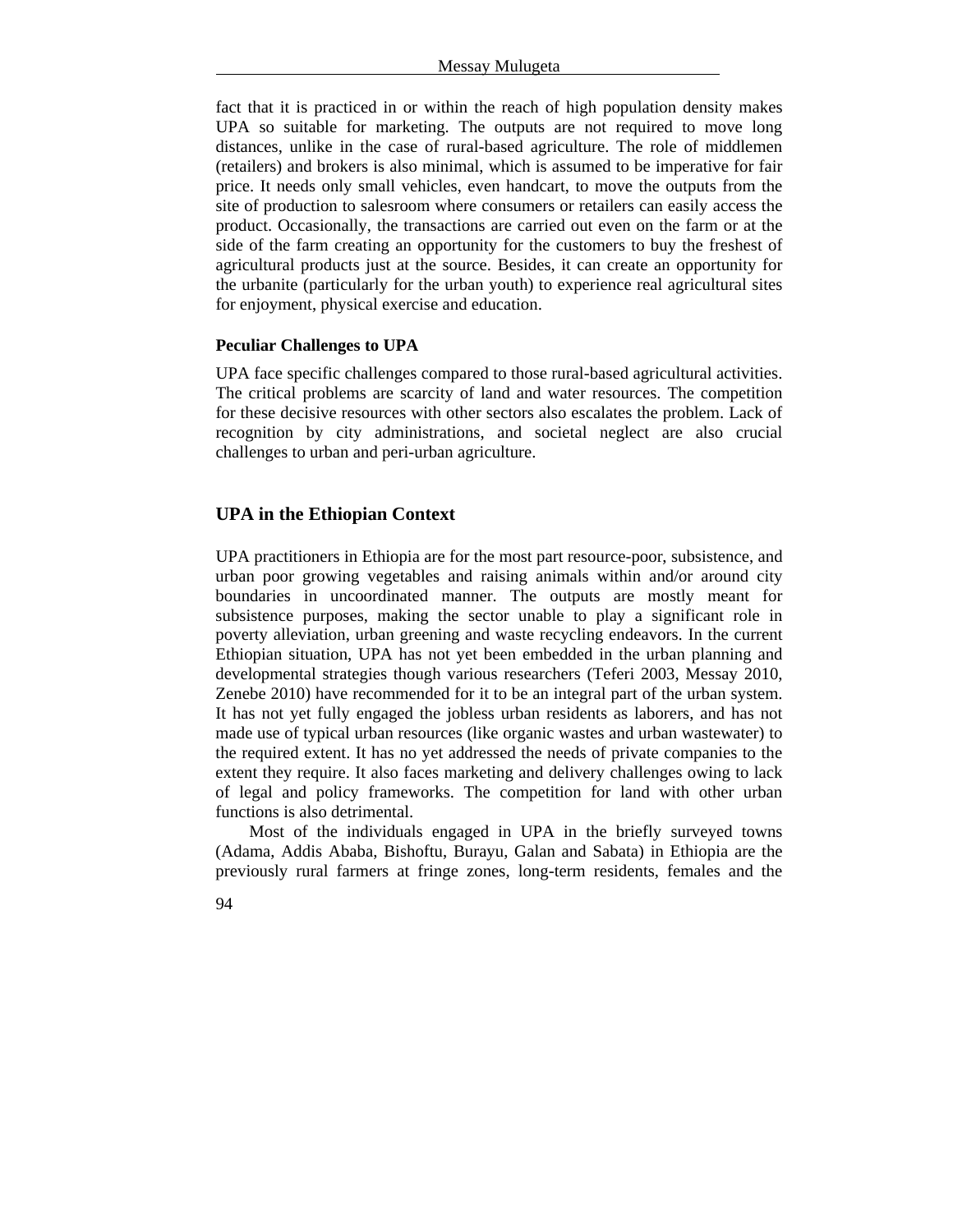youth. Though most of the farmers are found at lower and middle income levels, richer people and private enterprises were also found to have been engaged in the activity. Women constitute an important part of UPA farmers in these towns. For instance, the data from Urban Agriculture Core Process Owner Bureau /UACPOB/ of AACA indicates that over 40 percent of the overall UPA farmers in Addis Ababa are female-headed households. Similarly, female-headed households practicing home-gardening and poultry account for 60 percent and 50 percent, respectively, in Addis Ababa. This may be because UPA and related processing and selling activities, among others, may often be more easily combined with their household chores.

UPA in these towns has been managed, so far, haphazardly almost in every corner of cities/towns in uncoordinated way. Most individual urban farmers do not have legal license nor do they pay income taxes to the municipalities. Some practices (such as home-based dairy production and poultry) seem to pose health risks as wastes are found haphazardly spread out everywhere. In Addis Ababa and Adama, for instance, it is common to see livestock producers in residential or business areas. Agricultural wastes (such as straw, chaff, husks, discarded offal and other residues) are also disposed of along rivers, lakesides and public areas chaotically owing to lack of legal frameworks and by-laws for the sector.

Unlike the case in several cities in developing countries, an important part of urban agricultural production in Ethiopia is limited to self-consumption purposes. However, limited private companies (like MIDROC-Ethiopia) are engaged in the production of market-oriented UPA outputs in larger cities such as Addis Ababa, Adama and Bishoftu. They sell their products at the farm gate, in the same or other neighboring towns, in local shops and markets and to intermediaries and supermarkets. They mainly sell fresh products, but they also sell some processed and transformed (like yoghurt and butter) as well as cooked products on the streets. They also processed and packaged food stuffs for sale to one of the outlets mentioned above.

Market opportunities for urban horticulture are abundant in the ever growing regional and federal cities/towns, due to the increasing number of large fruit and vegetable collection centers and retailers. A number of existing and new input suppliers are also retailing vegetable seeds, fertilizers, pesticides as well as farming tools and implements. Consumers, vendors and wholesalers interviewed at retailing shops (such as Genesis Farm in Bishoftu and ELFORA Supermarket in Addis Ababa) unequivocally responded that the demand for the output of UPA is very high on account of its freshness and palatability.

In almost all the surveyed cities/towns of Ethiopia, the majority of urban farms are individual or family run. Group or co-operative farms and commercial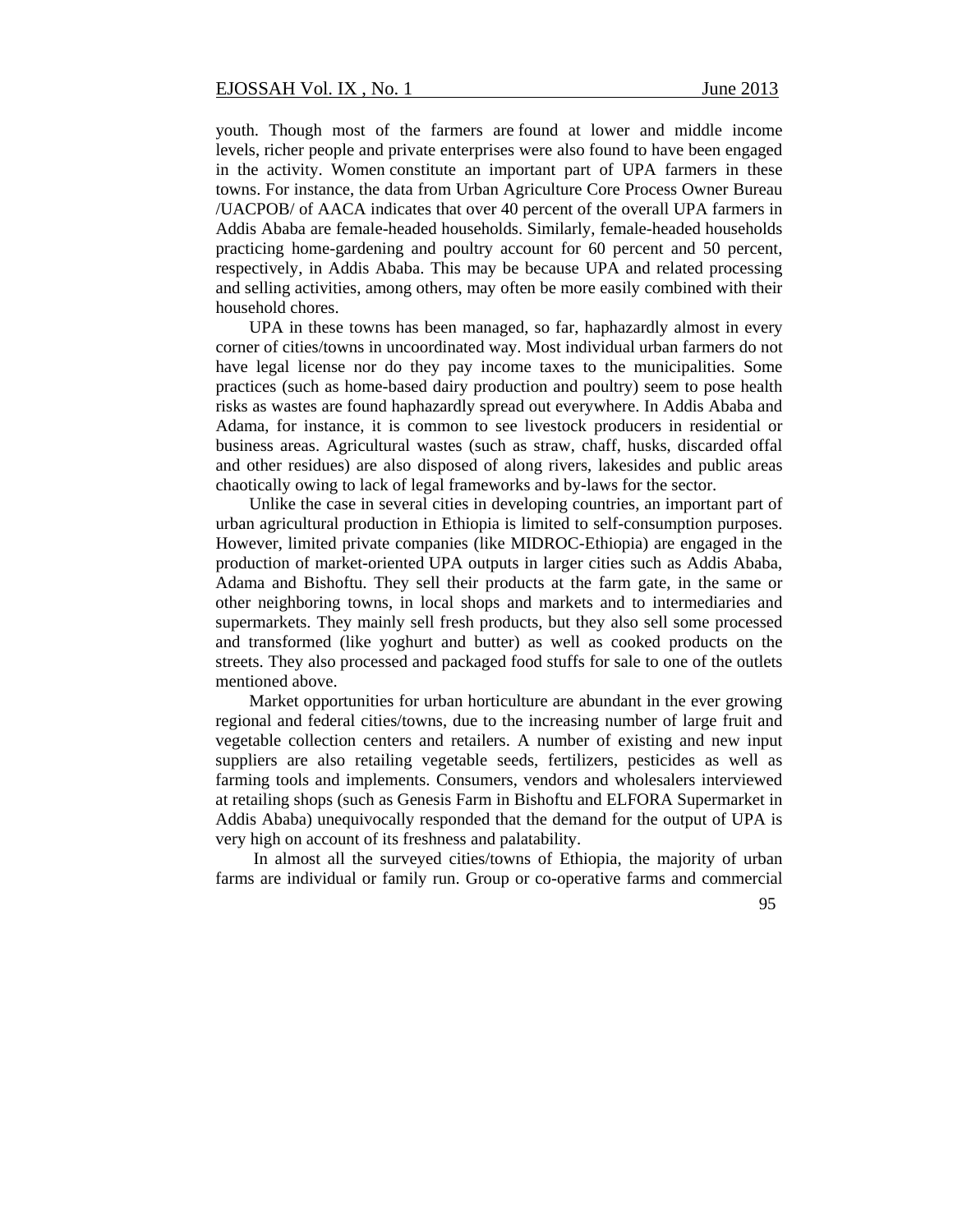enterprises are few in number. The latter ones are engaged in farming at various scales ranging from micro- and small farms (the majority) to medium-sized and some large-scale enterprises. The technological level of the majority of the farmers is still rather low and environmentally unfriendly which needs to be enhanced and/or settled through appropriate strategies and legal frameworks. Particularly, the health risks the sector poses to the farmers and the environment should be reconciled through legal frameworks.



Figure 1: Spatial features of UPA in Addis Ababa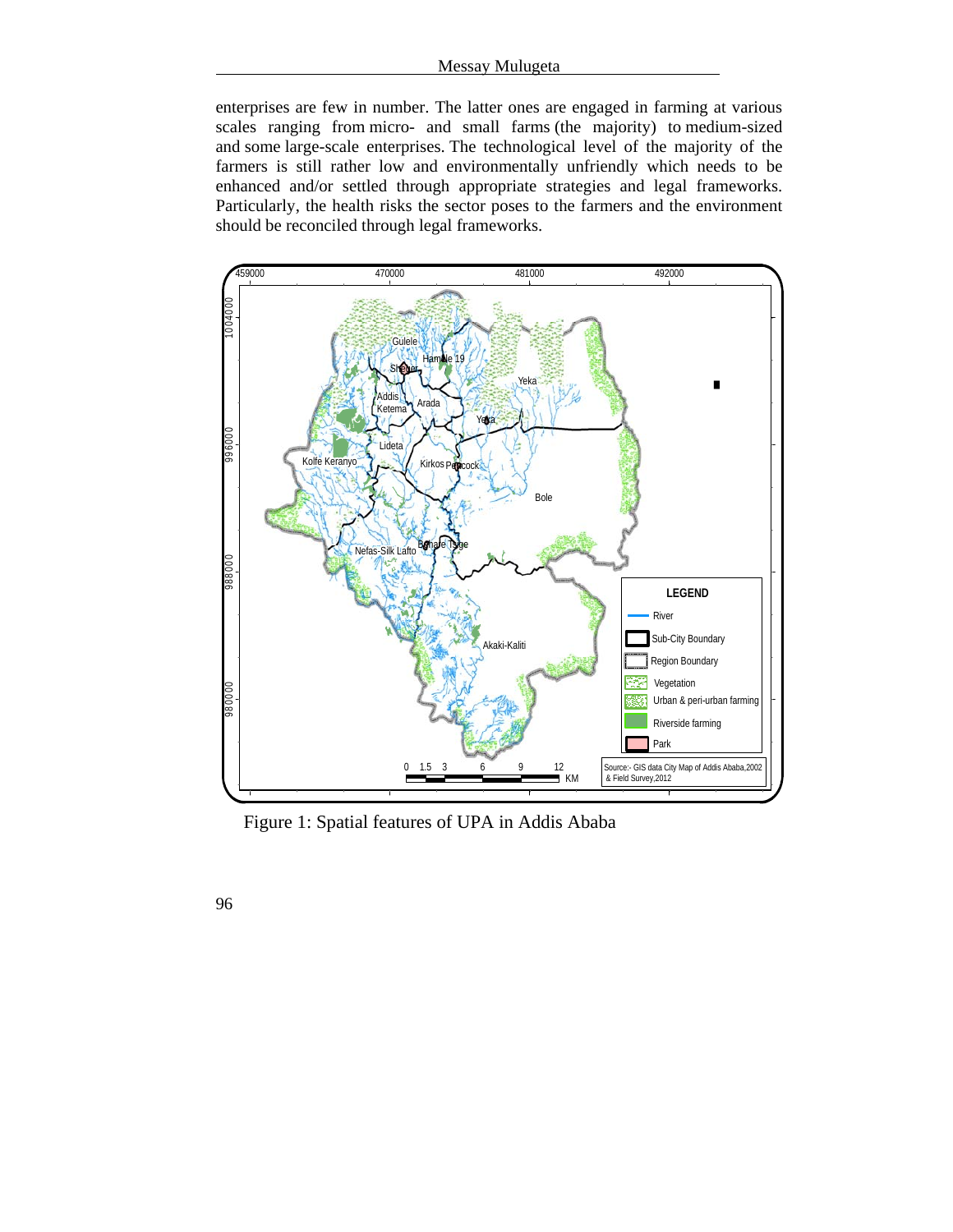| <b>UPA</b> types   | Male-headed | <b>Female-headed</b> | <b>Total</b> |
|--------------------|-------------|----------------------|--------------|
| Peri-urban on-plot | 2736        | 600                  | 3336         |
| farmers            |             |                      |              |
| On-plot vegetable  | 1378        | 678                  | 2056         |
| producers          |             |                      |              |
| Home gardeners     | 1759        | 2639                 | 4398         |
| Mushroom producers | 116         | 78                   | 194          |
| Dairy farmers      | 548         | 263                  | 811          |
| Poultry producers  | 232         | 232                  | 464          |
| <b>Fatteners</b>   | 132         | 225                  | 357          |
| Apiarian           | 100         | $\theta$             | 100          |
| <b>Total</b>       | 7001        | 4715                 | 11716        |

Table 1: Number of UPA practitioners in Addis Ababa City

 Source: Addis Ababa City Administration, Trade and Industrial Development Bureau Urban Agriculture Extension Service Core Business Process (Data obtained on June 15, 2012)

The UPA farming systems in Ethiopian cities/towns are of three kinds: resource-poor subsistence on-plot peri-urban farming, resource-poor subsistence home-gardening and commercial companies/enterprise. Each has a variety of forms including urban livestock production, horticulture farming, agro-forestry and aquaculture.

Various studies in Ethiopia (Teferi 2003; Messay 2010; Zenebe 2010) indicate that tenure and limited access to land, lack of urban agriculture policy, inadequate research and extension services, by-law restrictions, input requirements and restrictive urban planning were the major challenges against the full exploitation of the potential of UPA production. Similarly, negative attitudes of some authorities towards the concept of the sector and scarcity of land and water have been identified as additional challenges to the sector. To make matters worse several municipalities, urban planners, residents, and even some intellectuals and consumers have developed biases against urban gardening mainly due to the potential hazards it poses to humans and the environment. Interviewed farmers in the briefly surveyed six towns also indicate the absence of policy and by-laws to be the critical challenge facing the sector.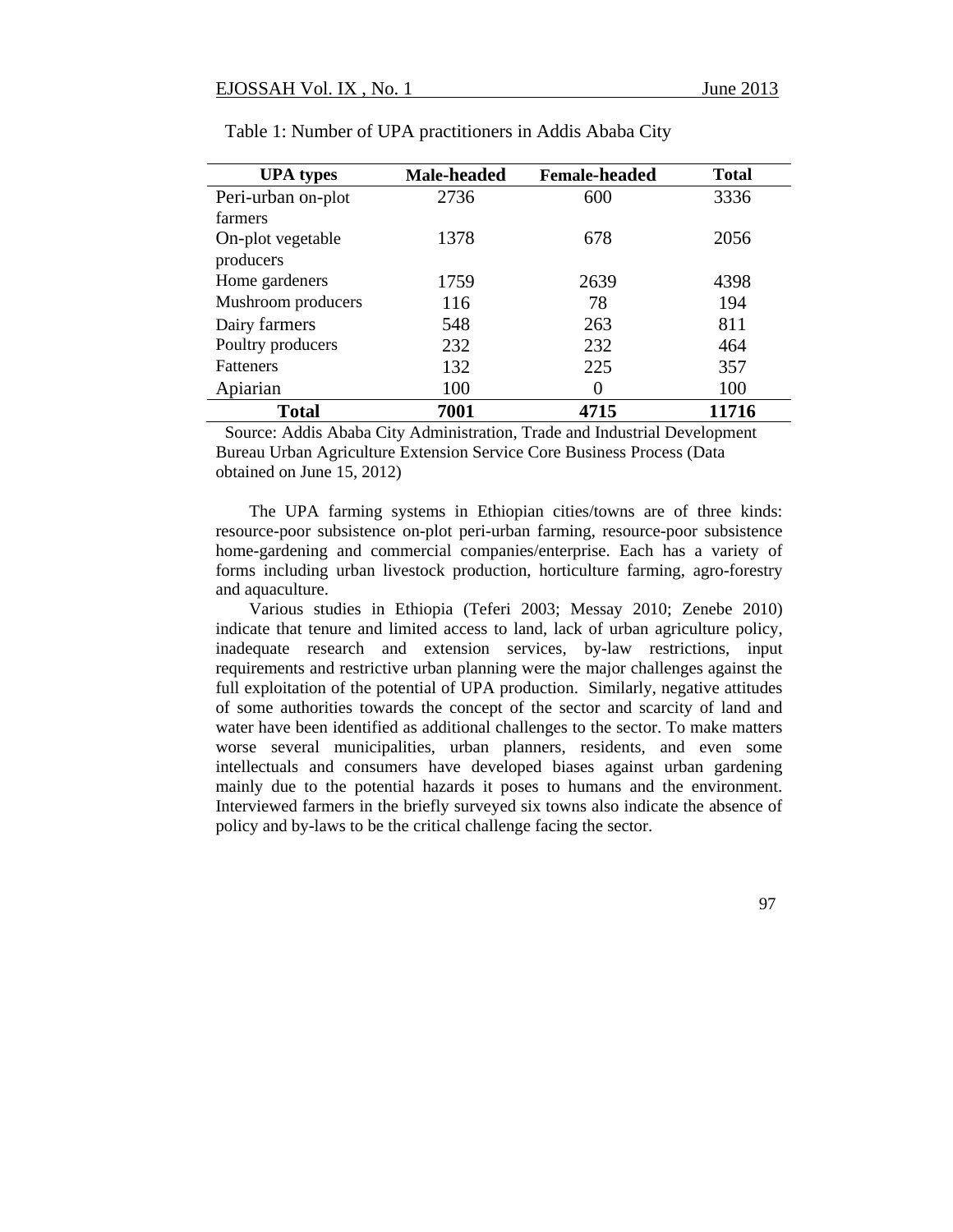| Messay Mulugeta |  |
|-----------------|--|
|                 |  |

| Farming systems                                            | Producers and produces                                                                                                                                                                                                                                                                                                                                                                           | Urban spatial                                                                                                                                                                                                                                                                              |
|------------------------------------------------------------|--------------------------------------------------------------------------------------------------------------------------------------------------------------------------------------------------------------------------------------------------------------------------------------------------------------------------------------------------------------------------------------------------|--------------------------------------------------------------------------------------------------------------------------------------------------------------------------------------------------------------------------------------------------------------------------------------------|
|                                                            |                                                                                                                                                                                                                                                                                                                                                                                                  | dimensions                                                                                                                                                                                                                                                                                 |
| Resource-poor<br>subsistence on-plot<br>peri-urban farming | Typically (but not only)<br>cereals, pulses and oilseeds<br>produced<br>largely for<br>are<br>household<br>level<br>Male-headed<br>consumption.<br>households<br>are the major<br>producers utilizing low-level<br>technologies almost similar<br>to the rural-based subsistence<br>farming in the country                                                                                       | Practiced<br>fringe<br>at<br>of<br>the<br>zones<br>cities/towns. Reducing<br>in size owing to intense<br>competition from other<br>urban-based and newly<br>establishing businesses<br>(such<br>as<br>real-estate<br>developers<br>and<br>manufacturing<br>industries)<br>and<br>squatters |
| Resource-poor<br>subsistence home-<br>gardening            | Typically<br>(but<br>only)<br>not<br>vegetables, aquatic outputs,<br>dairy and poultry products<br>fruits<br>produced<br>and<br>are<br>largely (accounts for about<br>98% in Addis Ababa) for<br>sale. The practitioners<br>are<br>the<br>urban<br>mainly<br>poor<br>women-headed households,<br>low-level<br>utilizing<br>technologies.                                                         | Subsistence gardening<br>backyards,<br>in<br>open<br>areas along streams &<br>drains, roadsides (for<br>nursery) 'waste lands',<br>lakesides<br>and<br>urban<br>fringes<br>widely<br>are<br>used.                                                                                          |
| Commercial<br>companies/enterprises                        | Mostly vegetables, aquatic<br>outputs, dairy and poultry<br>products, flowers and fruits<br>are produced mainly for sale.<br>The producers mostly make<br>of<br>improved<br>use<br>technologies,<br>enhanced<br>inputs, trained manpower and<br>better marketing linkages.<br>Well-known companies such<br>MIDROC-Ethiopia<br>and<br>as<br>Genesis Farm Plc take part in<br>this category of UPA | Unused plots, public<br>open spaces, plots in<br>public/private<br>compounds,<br>leaseholds, freeholds,<br>and other open areas<br>are used. Most of them<br>are spatially located at<br>urban fringes.                                                                                    |

Table 2: Major categories and peculiarities of UPA in Ethiopia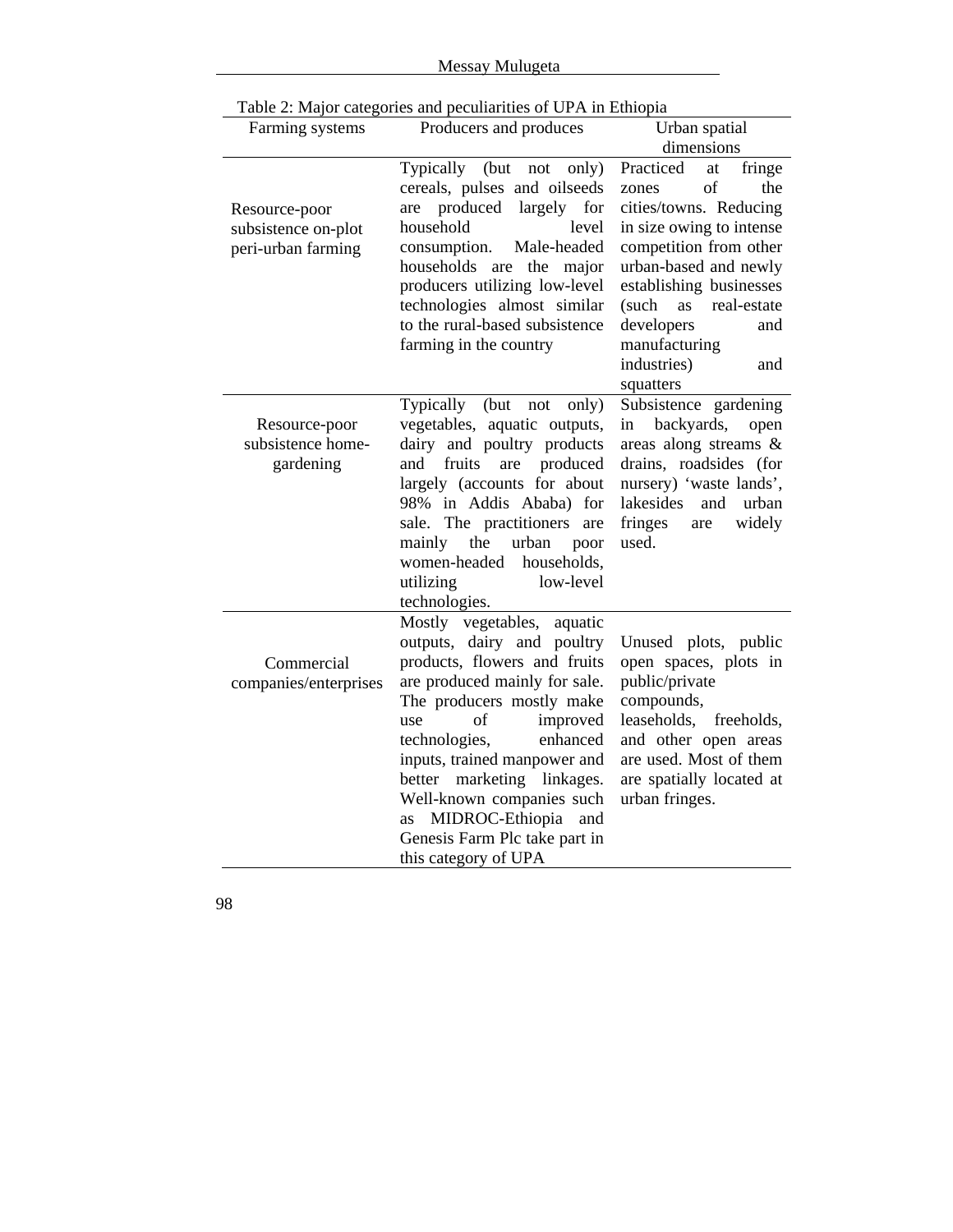The other problem is that there are no established programs for the provision of extension package services to urban producers. So far the producers are by and large carrying out the production activities using their own knowledge and technical capacities. They also purchase inputs (such as fertilizers, selected seeds and pesticides) on their own usually from regular retail shops. Under these circumstances, they may buy inappropriate inputs, often the cheapest available, and apply them either inadequately or inappropriately to their farms. Ultimately, this will have either negative productivity and/or safety implications. Some irrigators were observed spraying untreated wastewater onto vegetables about to harvest; which may be dangerous for the consumers' health.

On the other hand, in those cities/towns located in dry and warmer land areas (such as Adama) where there are seasonal water shortages even under irrigated conditions, there is a production gap that exacerbates deficits in fresh produce supply both to the households and urban consumers. The interviewees revealed that prices of fresh produce are most likely to become very high under such conditions.

In an attempt to address such constraints, a policy and legal framework as well as a coordinated response from municipalities, community organizations and NGOs is necessary. Municipalities and concerned authorities should gear their efforts towards establishing more technically advanced, systematically structured, environmentally friendly and intensive agriculture in urban areas of Ethiopia.

## **Contributions of the Sector to Urban Livelihoods Enhancement, Urban Greening and Micro-climatic Regulation**

According to Tacio (2007), quoted by Mougeot /a senior program specialist of the International Development Research Center in Ottawa/ 'Farming in the city is not a straightforward business… [It] requires much finer technological and organizational precision than rural agriculture because it must be more intensive, more tolerant of environmental stress, more responsive to market behavior, and more carefully monitored to protect public health'. This quotation reveals that urban agriculture is more capital and labor intensive, more market-oriented, more dangerous for health if not carefully managed, and more advantageous for environmental greening, recreational service provision and micro-climate regulation, unlike the rural-based farming practices. This is because it takes place in an area of cramped population, severe land scarcity, harsh environmental pollution and intense and enthusiastic recreational requirements.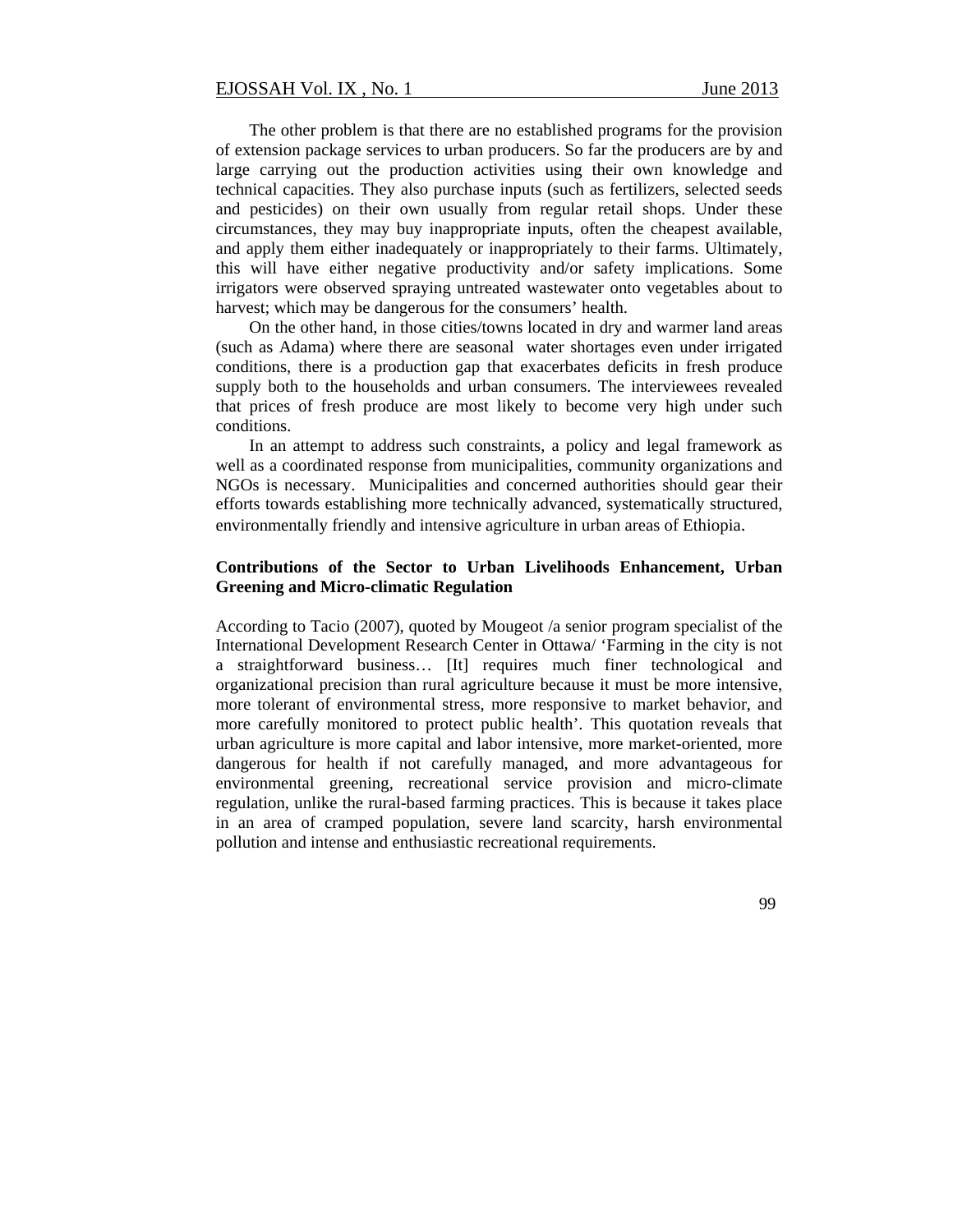UPA seems imperative in livelihoods enhancement, job creation, urban greening and micro-climatic adjustment in Ethiopia. It has the capacity to enable the urbanites to have access to fresh food items in closer proximity than the rural agriculture does. In Ethiopian context, this seems even more important as about 35.10 percent of the urbanites in the country are below the poverty line (MoFED 2008) requiring low-priced food items in close proximity.

The importance of UPA in recreational development, combating urban environmental pollution, waste recycling and urban greening is immense in Ethiopia. The sector has special importance in urban micro-climatic regulation for cities/towns. As argued in *urban heat island* principle, cities/towns are significantly warmer than their surrounding rural areas. Therefore, the ability of the crops/plants to regulate micro-climatic condition of an environment, developing intensive urban arable farming in every tiny and unoccupied corner benefits cities/towns a lot. It has particular importance for warmer Ethiopian towns located in the Rift Valley System such as Adama and Bishoftu. This could be done not only by planting seasonal crops but also by growing perennial trees and grasses in collaboration with municipal agendas and strategies. The other, often unrecognized, benefit of UPA is the greening of the cities/towns. Planting trees, and growing fruits and vegetables enhance the aesthetic value of the urban environments all year round. As such, the system can also act as a 'lung' for the cities in breathing and cleaning up the polluted air. A case in point is *Aba Gada Recreation Center* at the heart of the town of Adama and the efforts made by a limited number of small-scale commercial nurserypersons alongside major roads in Adama and Bishhoftu towns.

## **The Place of UPA in Urban Administrative Structure in Ethiopia**

There is no administrative structure charged with appropriate duties and responsibility in almost all cites/towns in Ethiopia. It is the agricultural bureaus at *woreda* level that tries to manage both rural and urban agriculture in the *woreda*. This, no doubt, seriously affects the development and proper functioning of the sector. The only exception is Addis Ababa where UPA has been organized as one of the six departments under Trade and Industrial Development Bureau (TIDB) of the city administration. In the official nomenclature of Urban Agriculture Extension Service Core Business Process (UAESCBP), this subdivision is organized to guide the overall process of the urban/peri-urban agriculture amidst the lack of policy and legal framework for the sector.

The attention given to UPA is found to be little in view of the existing large number of UPA farmers in the country. In Addis Ababa alone, the livelihood of over 11,716 households is associated with farming in the city. Moreover, there are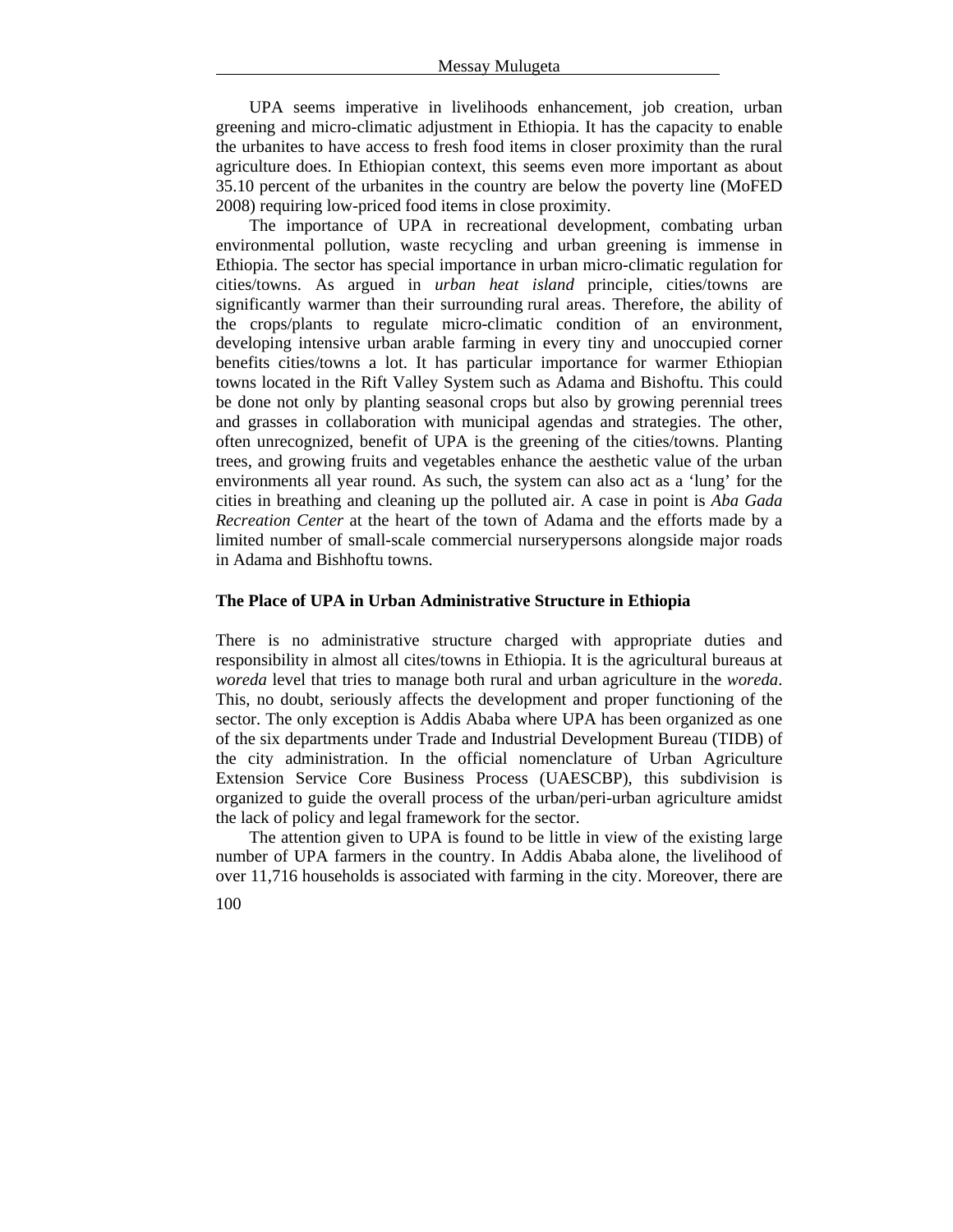about 2722 individuals engaged in related micro-enterprise in Addis Ababa. The spatial coverage of UPA in Addis Ababa is estimated to be over 8300 hectares /of which about 300 hectares are under irrigation/ (Zenebe 2010, AACATIDB 2009). Hence, to institute the potential advantages of UPA in Ethiopia, an earnest effort should be made to place the sector in the appropriate administrative structure of the sector both at federal and regional as well as city administration levels. It is also recommendable to take the advantage of community structures such as producer and marketing co-operatives, and women and youth associations to promote urban horticulture in cities and towns in Ethiopia.

### **Policy Gaps and the Neglect**

The Federal Democratic Republic of Ethiopia has developed a number of comprehensive policies, strategies and programs for accelerated and sustainable economic development since it assumed power in 1991. Such policies and strategies include the Agricultural Development Led-Industrialization (ADLI) Strategy, Rural Development Policy and Strategies (2003), the Sustainable Development Program to Reduce Poverty (SDPRP), the Plan for Accelerated and Sustained Development to End Poverty (PASDEP), and the recent Growth and Transformation Plan (GTP). By implementing these productive policies, strategies and programs, remarkable progresses have been made in various sectors in the last two decades. However, this has not been reflected in the area of UPA to any extent. The reasons were, among others, lack of attention and action by policymakers, urban executive bodies and planners, lack of appropriate extension packages and production technologies, inappropriate land use policies, and biased health and environment dimensions concerning this sector.

Contrary to the appraised/assessed cases of different countries in the world, Ethiopia lacks policy frameworks for UPA despite the fact that the sector is a source of livelihoods and fresh food items for hundreds of thousands of urbanites in the country. It was not even addressed in the National Urban Development Policy of the Country (2005). Furthermore, no issues of UPA have been mentioned in the subsequent urban-oriented development-spurring documents such as Urban Development and Construction Component of PASDEP (2006), Urban Industrial Development Package (2006) and Urban Lands Lease Holding Proclamation (2011). Many urban farmers in the country, therefore, operate without formal recognition of their main livelihood activity and they lack the structural support of proper municipal policies and legislation. This indicates that the sector is absolutely neglected calling for urgent policy framework for UPA in Ethiopia.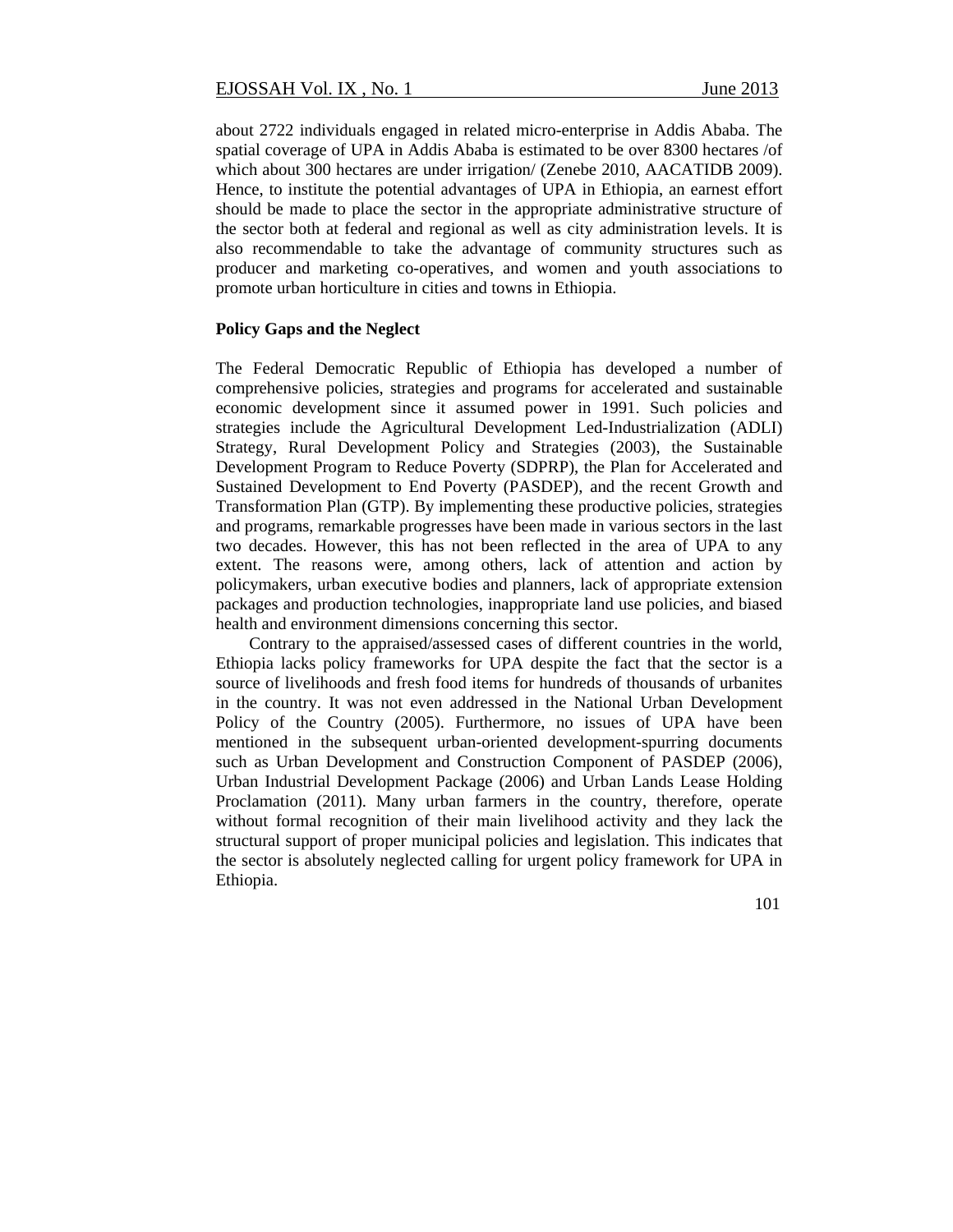The opinions of most investigated UPA practitioners in the surveyed towns indicate that the municipalities are belittling their contributions in the overall development of the towns. They also reported to have been suffering from absence of proclamations and by-laws regarding UPA. The municipalities always intimidate and consider them as illegitimate occupants of land that could have been used for other more revenue-generating businesses.

Regarding this, the words of one of the UPA company managers in Bishoftu seem worth stating:

I strongly feel that my company is contributing a lot in providing fresh vegetables to the residents in this town. We have also created a good number of jobs for the urban youth and women besides contributing to urban greening and waste recycling. However, we have got little attention from the municipality that is manifested in its failure to provide us with related bylaws and proclamations which, in turn, has resulted in inappropriate practices in the sector. For instance, we have been requested to pay a land lease tax approximating to the amount paid by other businesses such as real-estate and hotel development. I believe this emanates from lack of awareness about the enormous uses of UPA. I, therefore, would like to request the concerned government bodies to recognize UPA as a legitimate pro-poor urban-based business that has multiple advantages in socio-economic development and environmental protection.

Other respondents in Adama, Burayu, Holeta and Sabata also reveal views similar to the one quoted above. The UPA practitioners in Kaliti-Akaki and Nifas-Silk-Lafto Sub-cities of Addis Ababa, however, are slightly at ease with the way things have been done by AACA Urban Agriculture Extension Service Core Business Process. They recognize the office provision of agricultural extension services and infrequent trainings related to the overall practices of UPA. Yet they hold responsible the office for the lack of definite by-laws for the chaotic UPA practices in Addis Ababa.

## **The Call for Policy and Legal Frameworks for UPA in Ethiopia**

The preceding discussions and findings justify the urgency of designing policy and legal frameworks for urban agriculture in Ethiopia in order to make the most out of the sector. Well-staffed and well-structured offices at all administrative levels of the cities/towns are necessary to effectively manage the sector to take full advantage of it. In doing so, no doubt, it will increase the overall benefit of the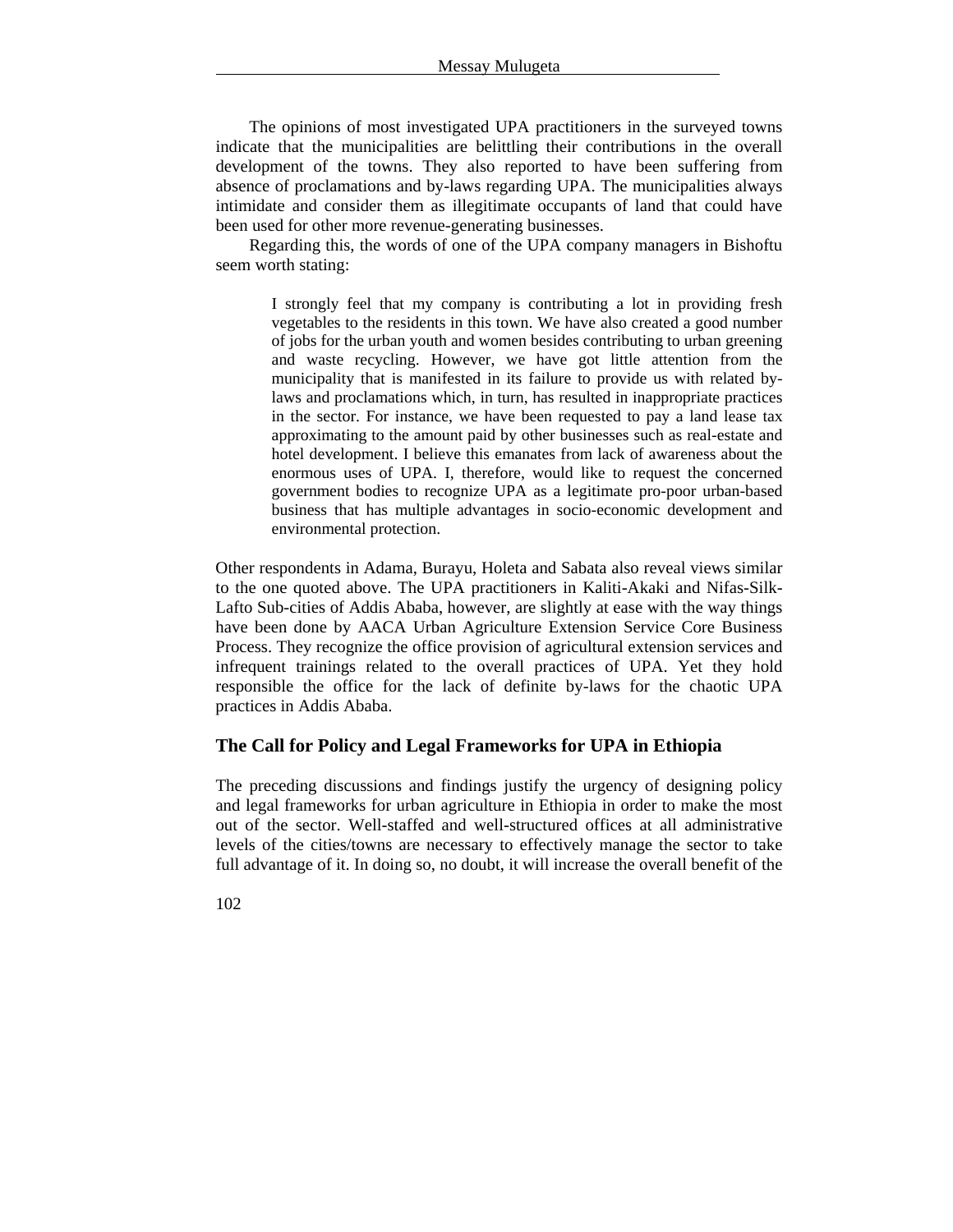sector especially in urban poverty reduction, job creation, waste recycling, greening, micro-climatic regulation and nutritional enhancement. The existing haphazard practices devoid of policy directives and legal framework related to this sector should be brought to an end soon.

#### **Synthesis and Conclusions**

This study has shed light on the overall situation and the necessity of policy and legal framework for UPA in Ethiopia. The discussions and findings indicated in this paper justify that the incorporation of UPA into the main economic strategies and municipal agendas of cities/towns in Ethiopia is imperative for various socioeconomic and environmental purposes. UPA in Ethiopia should be guided by policy and legal frameworks so as to capitalize on it and exhaust the potential significance of the sector. It should be geared towards improving the livelihoods of the urban poor through job creation, technological advancement, environmental development and access to fresh and low-cost food items in close proximity. It should not be perceived as a marginal activity.

It should, by any means, be ensured that municipal councils are ready to change their views about the legal status of farming in urban areas. In the processes of policy formulation for the sector, low-incomers, female-headed households, micro-enterprises and companies should be considered and welcomed into the sector as each has its own role in promoting the sector for the benefit of the urbanites. It should be geared towards taking full advantages from established organizations, such as savings and credit groups, women's associations, youth forums and micro-enterprises.

Needless to say, the country today is one of the least urbanized nations of Africa, with only about 17 percent of its population living in urban areas (UN-HABITAT 2007). However, it is also witnessing one of the fastest rates of urban growth in the world. In keeping with this, favorable circumstances should be created for these ever-expanding urban areas regarding adequate food supply, sanitation and recreation centers. Policy and legal framework formulation for UPA is one of the panaceas in this regard. This is because the legal frameworks have the capacity to regulate land transfers, land-use and environmental management and resolve land disputes. The municipalities should have legal grounds to provide the sector with water and electricity, and thereby collect appropriate taxes. It should also designate certain city areas for agricultural use. Municipal planning offices should integrate public spaces for UPA for the poor into low-income housing developments and slum upgrading projects. Similarly,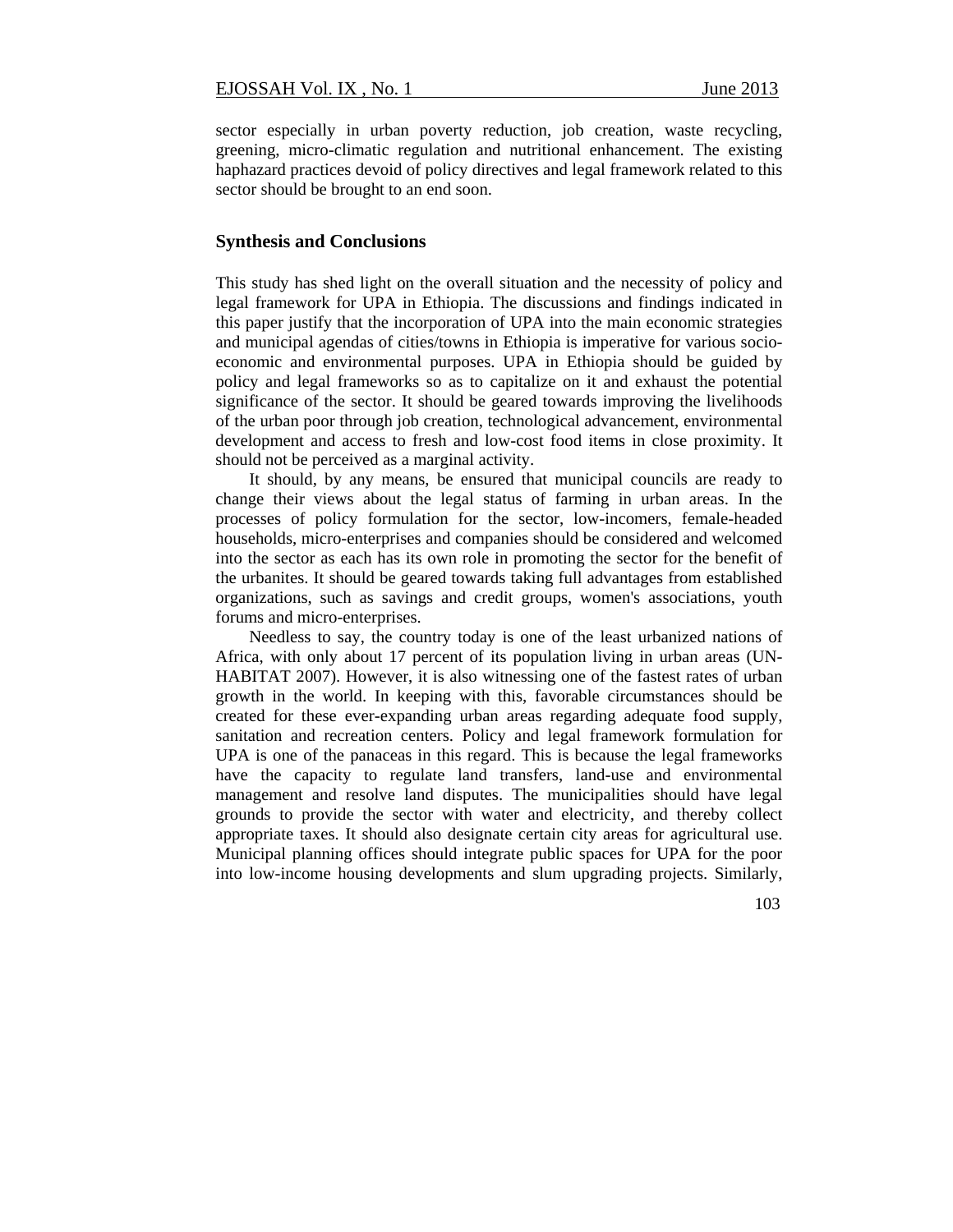urban agricultural belts can be created through re-zoning customary lands into low-density agricultural uses with the assurance that they will not be expropriated and converted into freeholds. A usufruct agreement could be a favorable legal instrument for providing public land to urban farmers.



 Figure 2: Visual presentation of the exigency of policy and legal framework for UPA

Source: Constructed based on literature review and empirical findings

The writer strongly urges that the soon-to-be UPA policy and legal framework for Ethiopian cities/towns should provide legitimate space for urban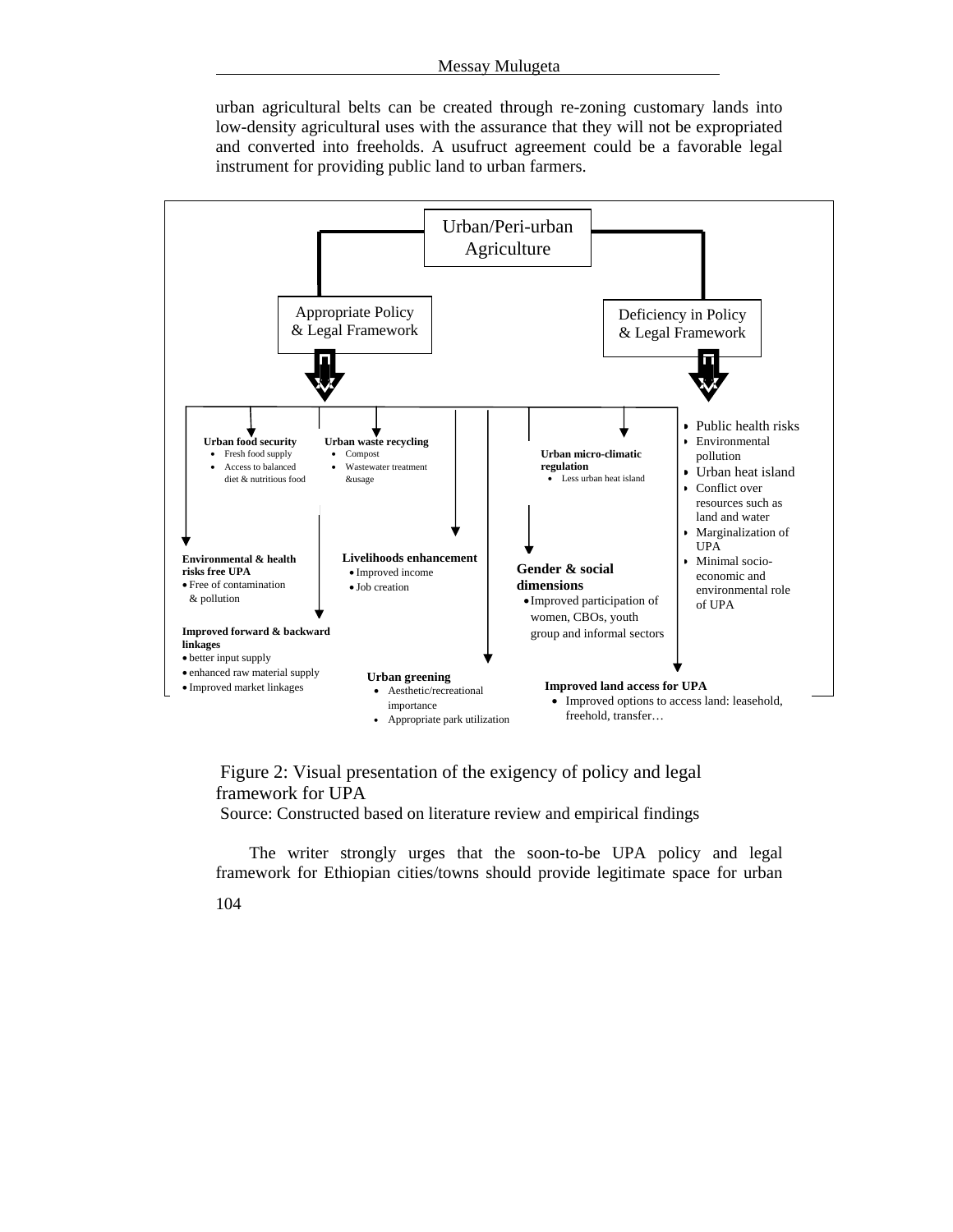farmers to be trained in waste management, wastewater handling and treatment, waste recycling, proper crop selection, marketing and storage, and adequate irrigation methods among other things. Technologies such as hydroponics, drip irrigation, bio-fertilization and zero tillage should be made use of so as to substantially reduce water loss, and health and environmental risks.

## **Recommended Key Policy Objectives Concerning UPA for Ethiopian Cities/Towns**

Cognizant of the importance of UPA for multiple socio-economic and environmental factors and in view of the ever-increasing urban population in Ethiopia, the following recommendations have been put forward in order to improve UPA in Ethiopia.

First and foremost, UPA must be recognized as a legitimate urban economic activity. It should be integrated in sustainable urban development policies/strategies, food security/sovereignty improvement, public health enhancement, urban environmental protection, and housing programmes. In order to identify and remove unsubstantiated legal restriction against UPA, existing policies and by-laws concerning UPA need to be reviewed and adapted. In addition, legal ground for the integration of livestock development, crop production, agro-forestry and apiary in UPA should be put in place, and institutional homes for UPA in cities and towns across the country should be established. For these to be implemented effectively, issues of good governance, social and gender dimensions need to be embedded within UPA programmes and projects.

Secondly, the involvement of concerned individuals and organizations in UPA projects is paramount. To this end, commercial enterprises and companies should be encouraged to invest in UPA through various incentives such as tax free importation of machineries and inputs, lowering land lease prices and utility bills. NGOs and Community based organizations should also be encouraged to take part in the development of UPA. Similarly, individuals, co-operatives, microenterprises, and companies need to play their roles in the areas of marketing, recycling, retailing and distribution of UPA produces.

Besides, access to available open spaces, water, infrastructure, financial supply for UPA must be ensured. There also need to be an improved access to agricultural research, extension and credit services, system of input supply and output delivery. Through UPA enhancement, urban-rural household linkages and informal sector development must also be facilitated.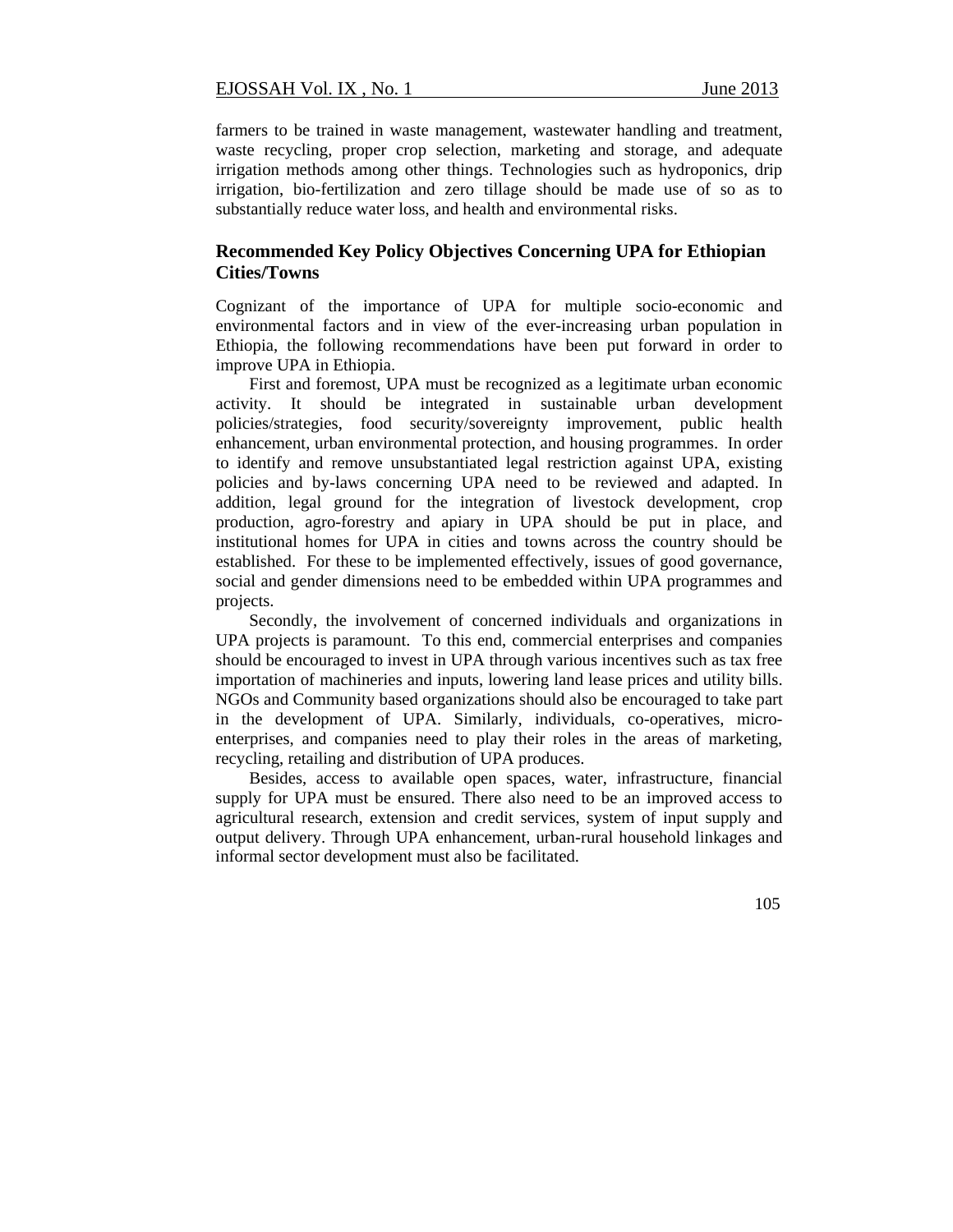The necessary support should be provided for all involved in UPA. Most importantly, more market-oriented and entrepreneurial farming need to be strongly supported. Alongside this, training opportunities and advisory services for urban farmers must be created, especially in the areas of wastewater treatment, irrigation technologies, selection of seed/breed, livestock waste disposal, input supply, marketing, recycling and park administration. Through its development UPA, should also be able to support vulnerable community groups such as HIV/AIDS victims.

Last but not least, urban/peri-urban land use conflict resolution, and land transaction and fair pricing mechanisms must be put in place. Equally importantly, UPA should be in a position where it can play a key role in technology transfer.

## **Acknowledgements**

I would like to express my thanks to MIDROC-Ethiopia Office of the CEO for the fund I was accorded to carry out this study. I am grateful to Addis Ababa City Administration Trade and Industry Bureau, Public Relations Bureau of the Ministry of Agriculture, USAID Urban Garden Program for HIV-Affected Women and Children, Unity University, ELFORA Agro-Industries PLC, Genesis Farm (Bishoftu) and other numerous individual urban farmers and microenterprises for the data and documents they accorded me. I am also grateful to Melkamu Getinet and Yodit Tesfaye for their marvelous effort in collecting relevant firsthand data and documents from various organizations. Last but not least, I would like to thank Haregewoin Mirotaw of Ethiopian Investment Agency and Teferi Mekonnen of Dilla University for their comments on earlier drafts of this paper.

## **References**

- Abdela, J. 1997. "The Role of the Private Sector in Urban Development of Ethiopia". In Tegenge G/Egziabher and Daniel Solomon (Eds.). *Proceedings of the National Conference on Urban Development Planning and Implementation in Ethiopia.* NUPI: Addis Ababa.
- Addis Ababa City Administration Trade and Industrial Development Bureau AACATIDB/. 2009. Training Manual for Urban/Peri- Urban Practitioners in Addis Ababa (Amharic Version).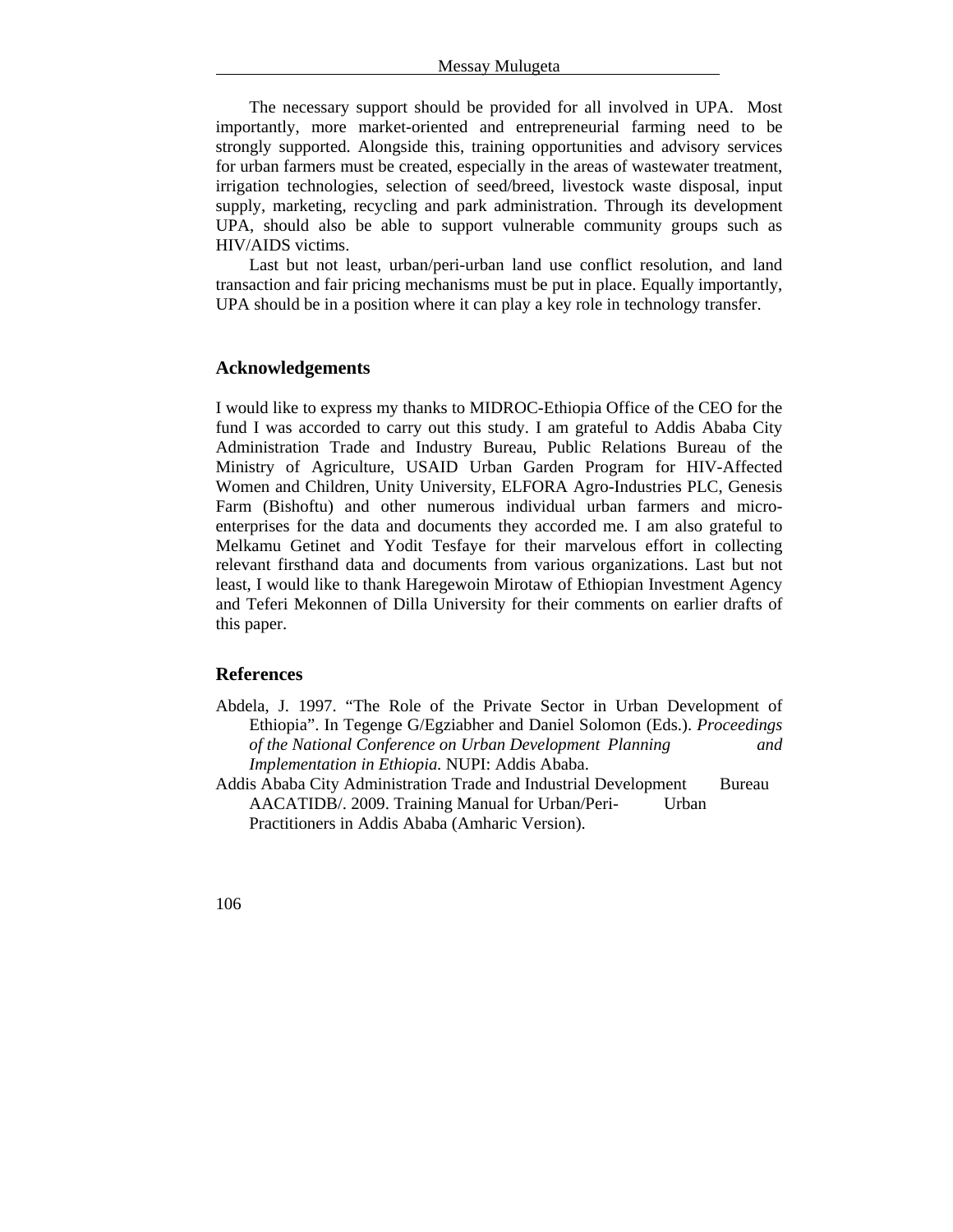- Addo, A. 2010. Urban and Peri-Urban Agriculture in Developing Countries. Remote Sensing (www.mdpi.com/journal/remotesensing. Accessed on 28/05/2012).
- Anonymous 2010. Urban Growth: Challenges and Opportunities for Horticultural Production and Trade in Kenya. Video conference on high value horticulture for Eastern and Southern Africa Kenya Development Learning Centre (KDLC) 30th November 2010. (www.globalhort.org/media/uploads/. Accessed on 28 May 2012).
- Baltimore City Department Planning. 2011. Urban Agriculture in the City of Baltimore (Unpublished Material for Request for Qualifications)
- Baker, L. 2008. *Urban Poverty: A Global Overview*. The World Bank: Washington, D. C.
- Cabannes, Y. 2003. Municipal Policymaking on Urban Agriculture. First Edition. (Retrieved from web.idrc.ca/uploads/user- S/10530120730E3.pdf on 02/05/2012).
- Dessalegn, R. 2009. *The Peasant and the State: Studies in Agrarian Change in Ethiopia, 1950s-2000s*. Addis Ababa: Addis Ababa University Press.
- Drechsel, P., and Dongus, S. 2009. *Dynamics and Sustainability of Urban Agriculture: Examples from sub-Saharan Africa. Integrated Research System for Sustainability Science*. United Nations University, and Springer.
- FAO 1999. *Urban Food Security and Food Marketing: A Challenge to City and Local Authorities*. FAO: Rome.
- FAO 2001. *Urban and Peri-Urban Agriculture: A Briefing Guide for the Successful Implementation of Urban and Peri-urban Agriculture in Developing Countries and Countries of Transition*. Rome: Food and Agricultural Organization of the United Nations.
- FAO 2007. *Profitability and Sustainability of Urban and Peri-Urban Agriculture*. Rome: Food and Agricultural Organization of the United Nations.
- Federal Democratic Republic of Ethiopia /FDRE/ 2011. Federal Negarit Gazeta Urban Lands Lease Holding Proclamation No. 721/2011. Addis Ababa.
- FDRE/Ministry of Works and Urban Development 2006. Urban Development and Construction Industry Component of PASDEP. Final Draft.
- Flavey, L. 1999. *The Future of Smallholder Dairying in the Tropics*. Nairobi: International Livestock Research Institute.
- Gündel, Sabine and John Butterworth 2000. Agriculture and Training Needs. Discussion Paper for FAO-ETC/RUAF Electronic Conference 'Urban and Peri-Urban Agriculture on the Policy Agenda'. August 21 - September 30, 2000 (http://www.nri.org/E- Conf/papertext.htm) Urban. Natural Resources Institute (NRI).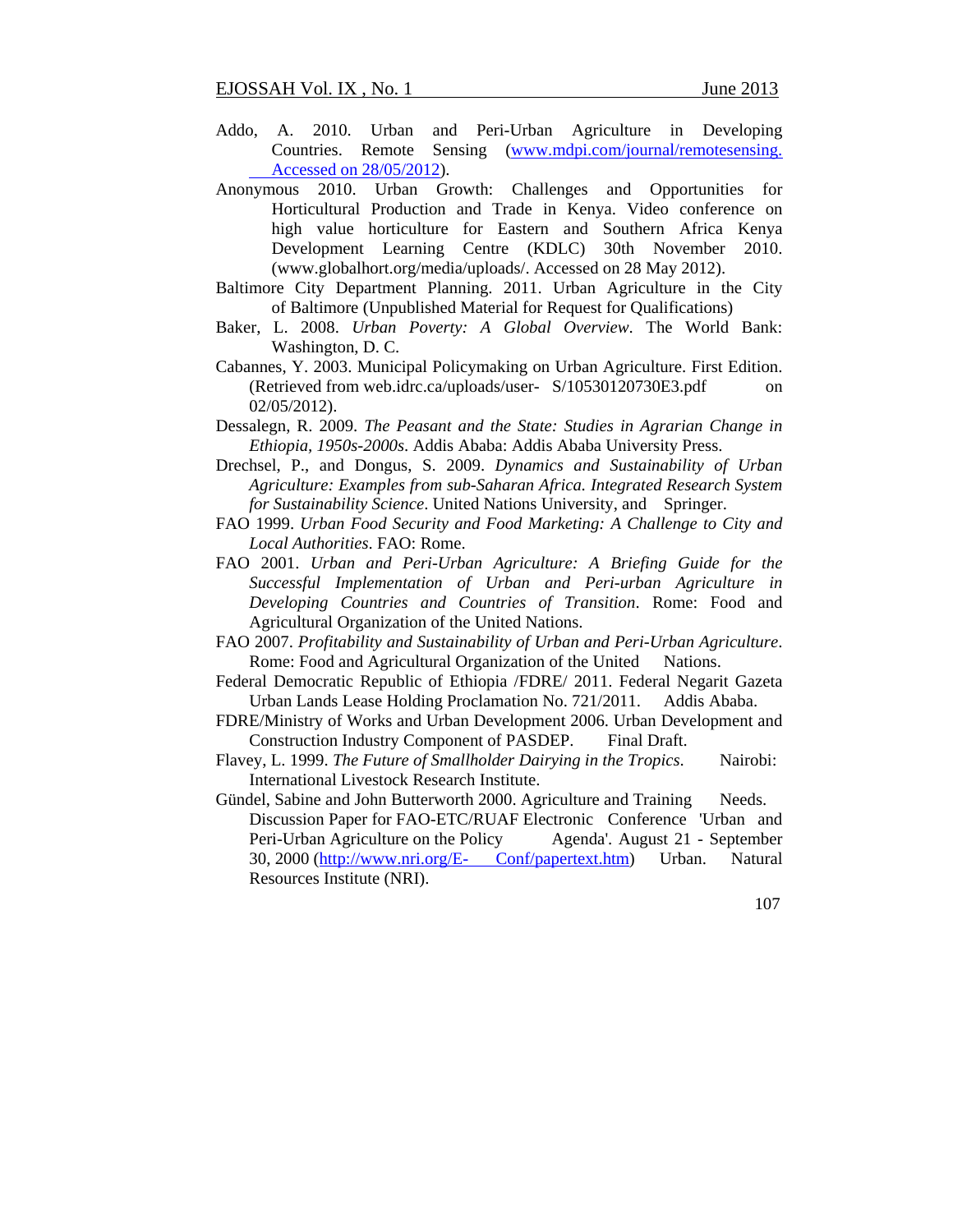- Jacobi, P. Amend, J. and Kiango, S. (Undated). Urban Agriculture in Dare Es Salaam: Providing an Indispensable Part of the diet.: www.futurepolicy.org/fileadmin/user\_upload/Axel/Urban\_Farming.) (Accessed on 29/05/2012.
- Kisner, C. 2008. Green Roofs for Urban Food Security and Environmental Sustainability. (Accessed on 28 May 2012 at www.climate.org/topics/international-action/urban-agriculture/havana/)
- Maxwell, D. 1994. "The Impact of Urban Agriculture in Kampala on Household Food Security and Nutrition Status". *In Africa Crop Science Society Annual Proceedings. 1* (pp 455-458).
- Messay Mulugeta 2010. "Food Security Attainment Role of Urban Agriculture: A Case from Adama Town, Central Ethiopia". In the *Journal of Sustainable Development in Africa* (Volume 12, No.3, 2010 Clarion University of Pennsylvania, Clarion, Pennsylvania.
- Mireri, C. Kyessi, A., Mushi, N. and Atekyereza, P. (Undated). Urban Agriculture in East Africa: practice, challenges and opportunities (Access from www.cityfarmer.org/EastAfrica. on 28 may 2012).
- MoFED. 2008. Dynamics of Growth and Poverty in Ethiopia (1995/96-2004/05). DPRD/MoFED.
- MoFED. 2006. Ethiopia: Building Progress: A Plan for Accelerated and Sustained Development to End Poverty (PASDEP) /2005/06-2009/10/: Volume I: Main Text.
- Sawio, J. 2004. "Who are the Farmers of Dar Salaam?" In *Cities Feeding People*. IDRC: Ottawa.
- Sawio, J. and Spies, L. 1999. Towards the Establishment of a Development and Research/Training Network on Urban Agriculture for East and Southern Africa. Paper Presented at the ISBRAM-FAO Workshop on Urban and Peri-Urban Agriculture, Accra, Ghana, 2-6 August, 1999.
- Smit, J., Nasr, J. and Ratta, A. 2001. *Urban Agriculture: Food, Jobs and Sustainable Cities*. The Urban Agriculture Network Inc.
- Tacio, D. 2007. Urban Farming Can Help Feed Millions. Poepleandplanet.com
- Teferee, M. 2003. A Study on Urban Agriculture: The Case of Small-Scale Dairy Farming in Selected Area of Addis Ababa. MA Thesis: Addis Ababa University.
- Tesfaye, A. 2006. *The Analysis of Urban Poverty in Ethiopia*. The University of Sydney: Sydney.
- Tinker, I. 1994. Urban Agriculture is Already Feeding Cities: In *Cities Feeding People.* IDRC: Ottawa.
- UNDP 1996. *Urban Agriculture: Food, Jobs and Sustainable cities.*